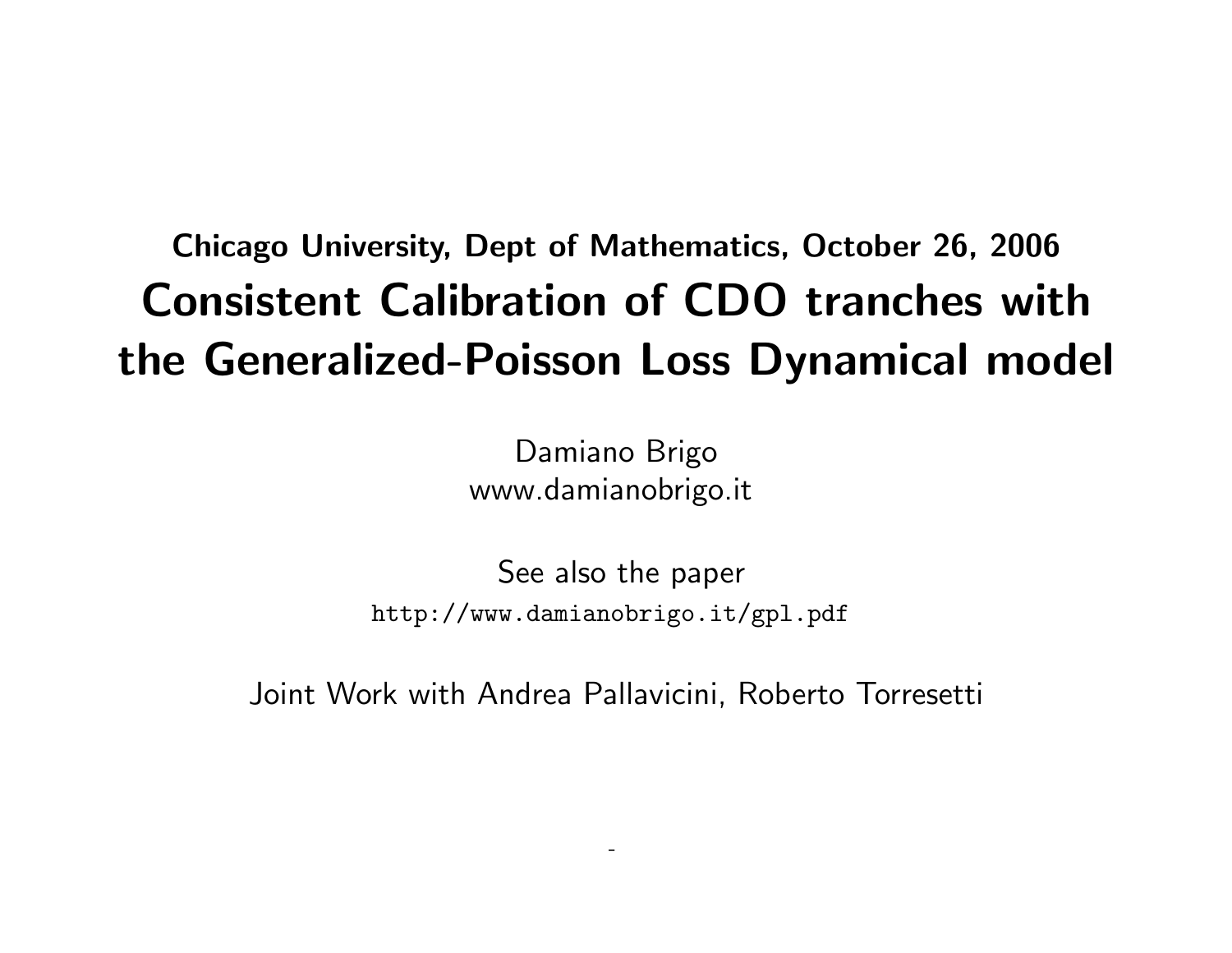# Talk outline

- Information content in CDO market quotes;
- Expected loss, expected tranche loss and expected number of defaults;
- Bottom up and Top down approaches to Loss modeling;
- The Generalized Poisson Loss model
- Extension
- Calibration examples with the basic model
- Pricing and Further Research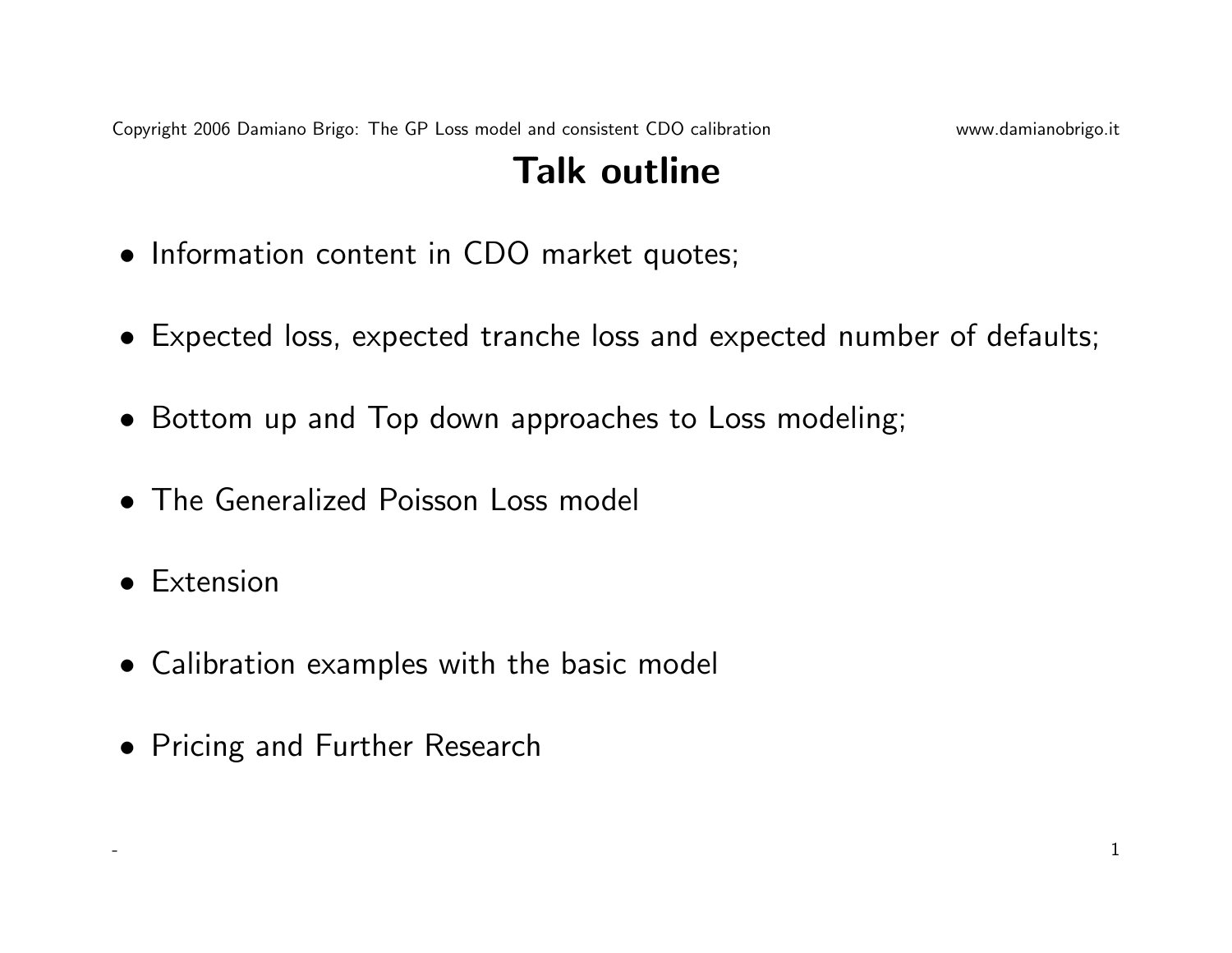# Index CDO's (iTraxx, CDX...)

Given a pool of names  $1, 2, \ldots, M$ , typically  $M = 125$ , each with initial notional  $1/M$ , the index default leg pays to the protection buyer the loss increment occurring each time one or more names default, until final maturity  $T = T_b$  arrives or until all the names in the pool have defaulted.

We denote with  $\bar{L}_t$  the portfolio cumulated loss and with  $\bar{C}_t$  the number of defaulted names up to time t, re-scaled by  $M$  (and thus in the interval  $[0, 1]$ ).

Therefore

$$
\bar{C}_t = \frac{\text{Number of Defaults by } t}{M}, \quad 0 \le \bar{L}_t \le \bar{C}_t \le 1
$$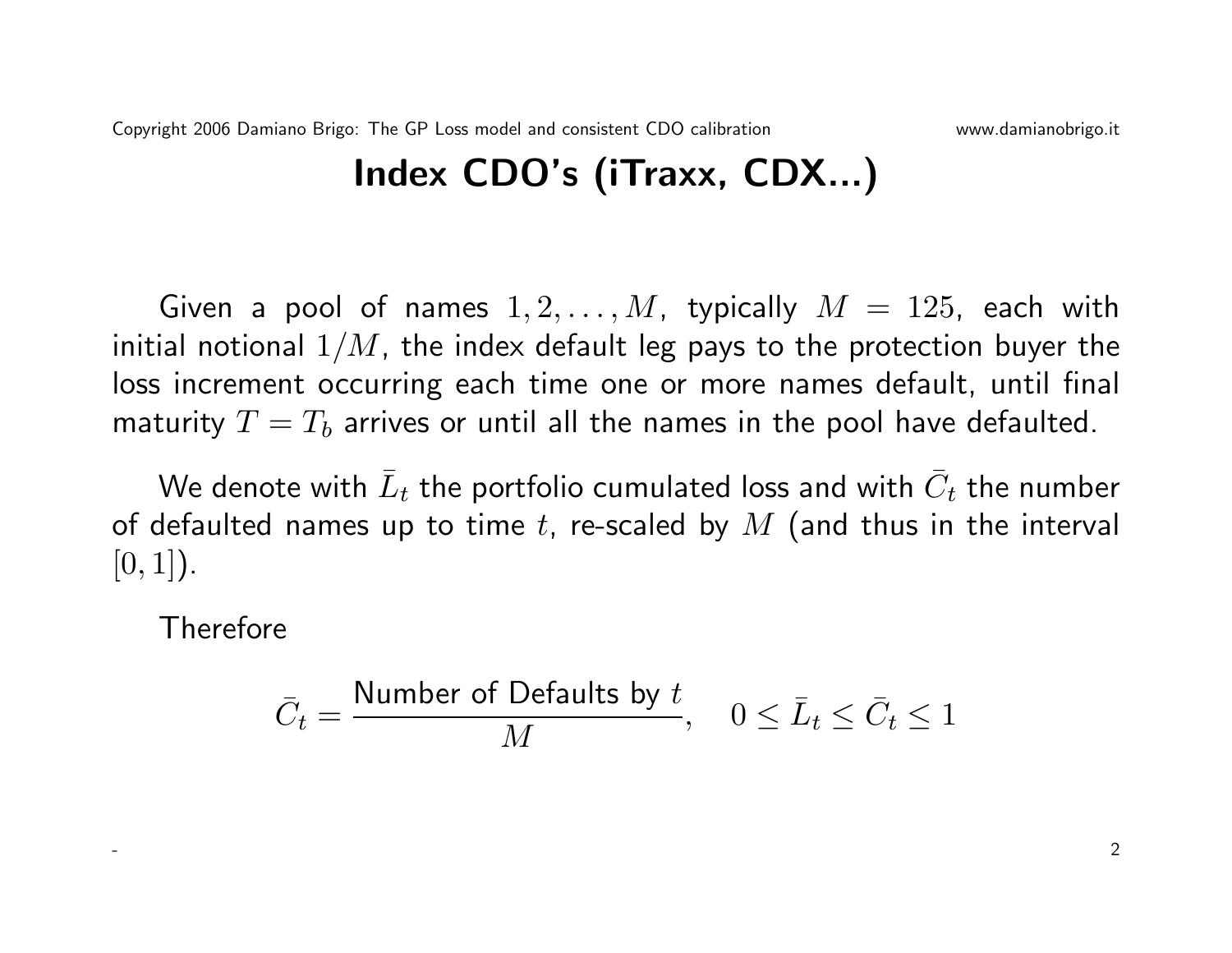# Index CDO's (iTraxx, CDX...)

In exchange a periodic premium rate (or "spread")  $S$  is paid from the protection buyer to the protection seller, until final maturity  $T_b$ . This is computed on a notional  $(O<sub>UTNO</sub>)$  that decreases each time a name in the pool defaults, and decreases of an amount corresponding to the notional of that name, irrespective of the recovery.  $\mathsf{O}_\text{UTNO}(t) = 1-\bar{C}_t$ 

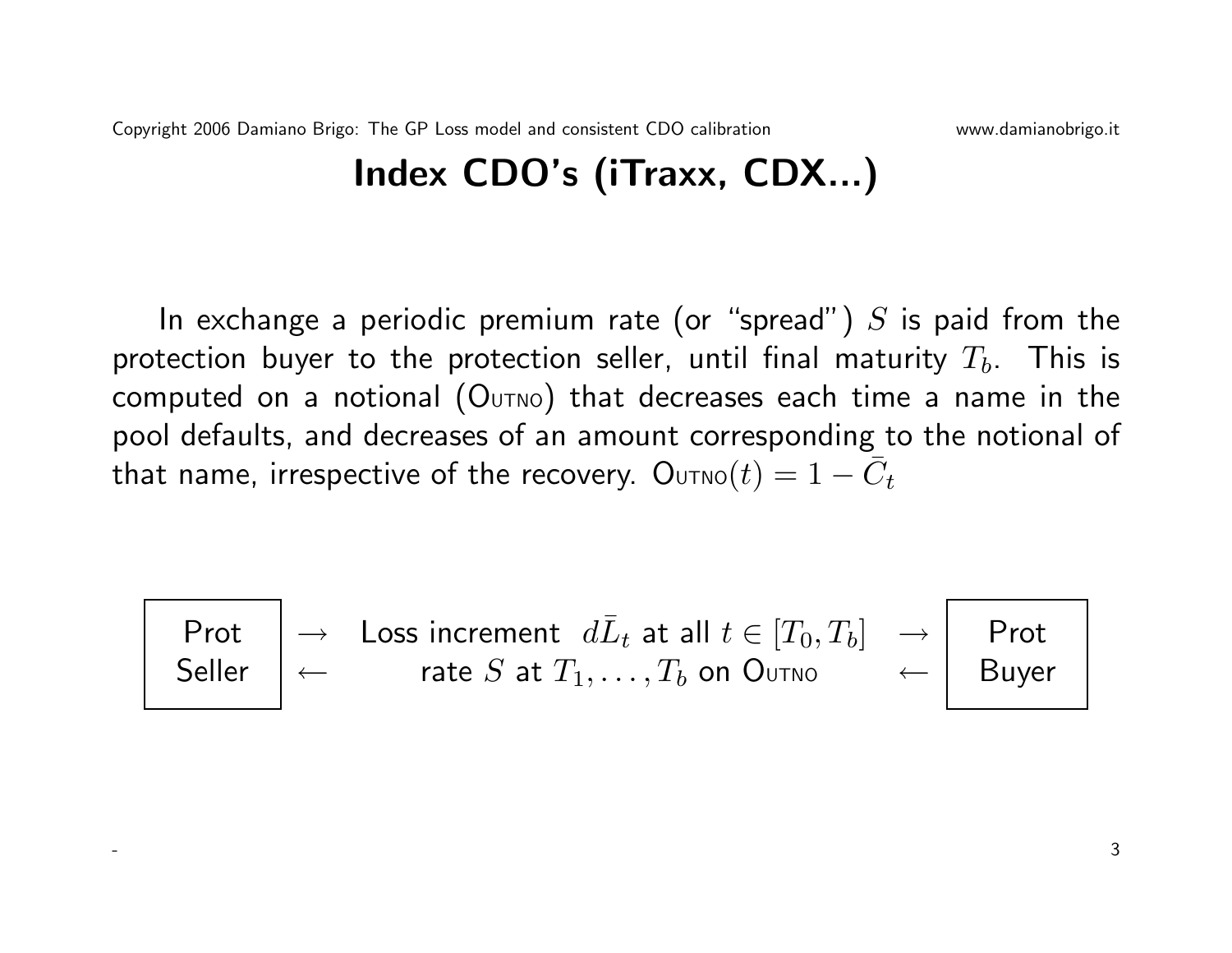### Index CDO's tranches

Synthetic CDO tranches with maturity  $T$  are obtained by "tranching" the loss  $\bar{L}(t)$ . The tranched loss at points A and B in  $[0, 1]$  is

$$
\bar{L}_{t}^{A,B}:=\frac{1}{B-A}\left[(\bar{L}_{t}-A)1_{\{A<\bar{L}_{t}\leq B\}}+(B-A)1_{\{\bar{L}_{t}>B\}}\right].
$$

The contract has two legs, the default leg and the premium leg.

Prot Seller  $\rightarrow$   $\quad$  Tranched loss increment  $\; d{{\bar L}_t^{A,B}}$  at all  $t \in [T_0,T_b] \quad \quad$   $\rightarrow$  $\leftarrow \;\;$  (upfront  $U$  at  $T_0,\;$  and) rate  $S$  at  $T_1,\ldots,T_b$  on  ${\sf OutNo}\;\; \leftarrow$ Prot Buyer

$$
\text{Outno}(t; A, B) = 1 - \bar{L}_t^{A, B}.
$$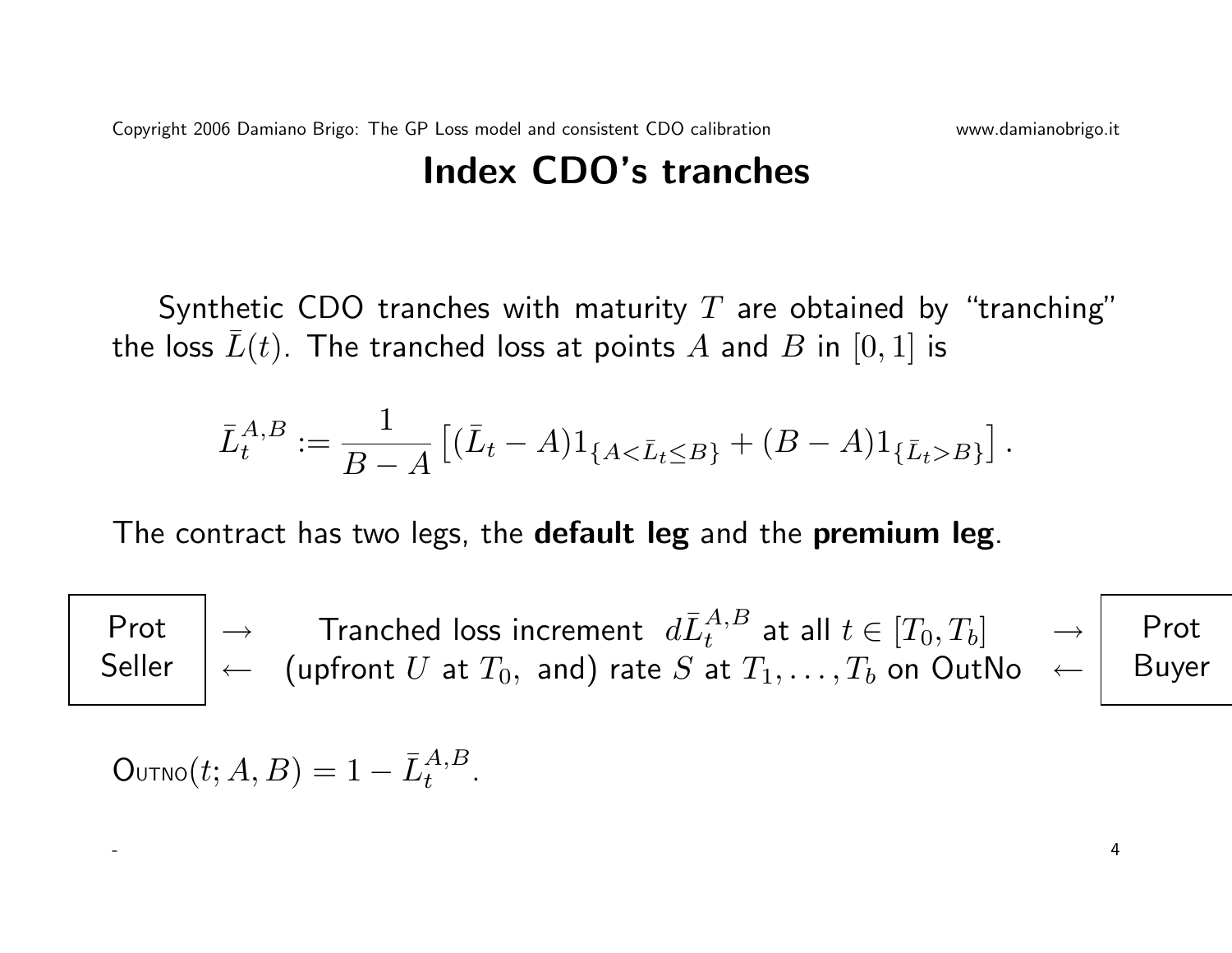#### Information contained in CDO quotes

Recall the market quoted fair spreads for indices and tranches:

$$
S_0 = \frac{\mathbb{E}_0 \left[ \int_0^T D(0, u) d\bar{L}_u \right]}{\mathbb{E}_0 \left[ \sum_{i=1}^b \delta_i D(0, T_i) (1 - \bar{C}_{T_i}) \right]}
$$

$$
S_0^{A, B} = \frac{\mathbb{E}_0 \left[ \int_0^T D(0, u) d\bar{L}_u^{A, B} \right] - U_0^{A, B}}{\mathbb{E}_0 \left[ \sum_{i=1}^b \delta_i D(0, T_i) (1 - \bar{L}_{T_i}^{A, B}) \right]}
$$

where  $\bar{L}^{A,B}_{T_i}$  is the tranched loss at points  $A,B$  divided by the tranche thickness  $\overset{\,\,{}_\circ}{B}-A.$  If  $S_{0}$  and  $S_{0}^{A,B}$  $\mathcal{C}^{A,B}_0$  are the only data on default correlation in the market, we see that the only information are "expected losses", "expected tranche losses" and "expected number of defaults".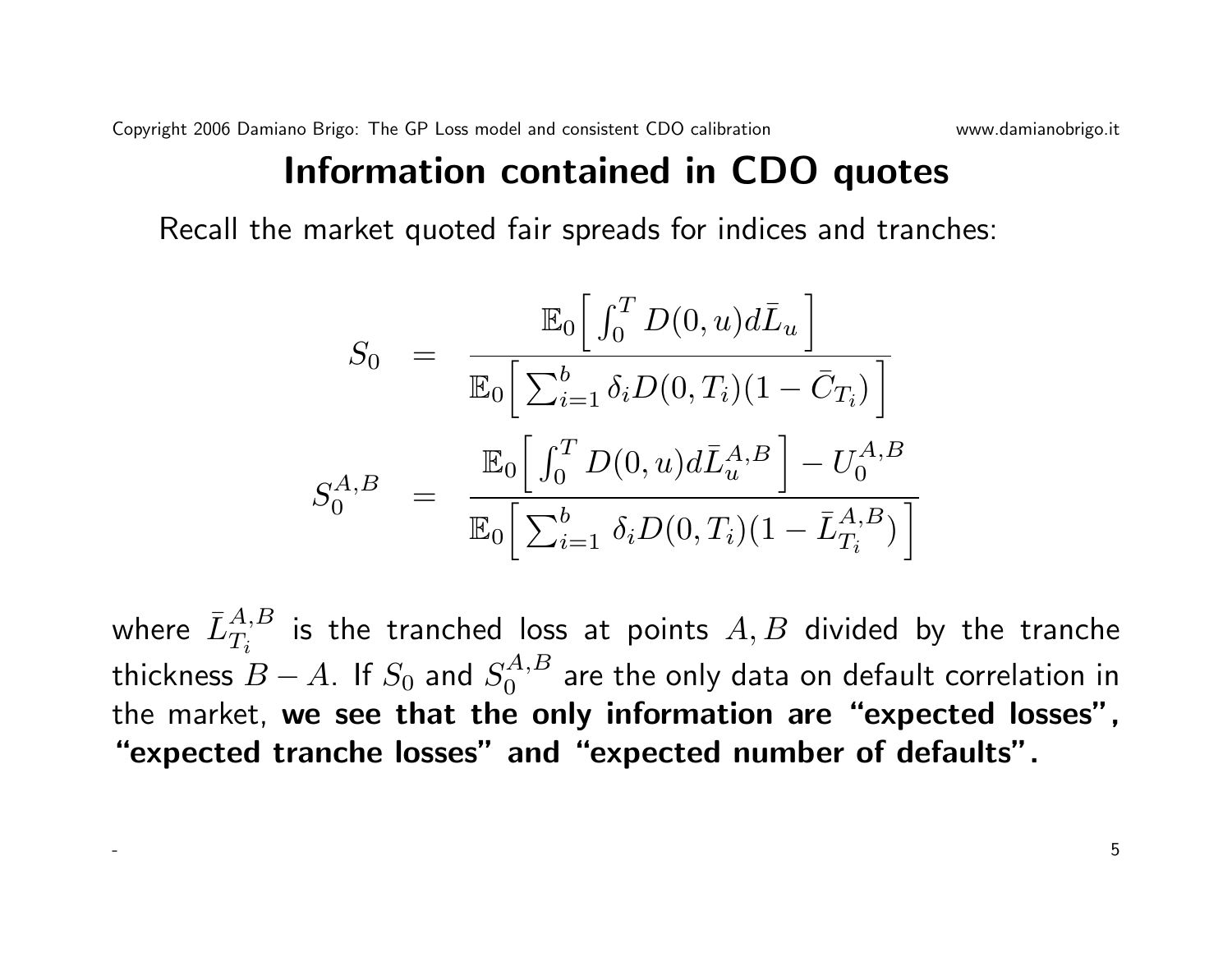# Loss models: The "BOTTOM UP" and "TOP DOWN" approaches

Index and tranches contain information only on expected losses, expected tranche losses and expected number of defaults.

Modeling loss and default number? 2 approaches: BOTTOM UP and TOP DOWN.

BOTTOM UP: Model single defaults, correlate them and build the loss from these through recovery assumptions on single names.

TOP DOWN: Model the loss and number of defaults directly as the fundamental objects, and possibly achieve consistency with single names a posteriori.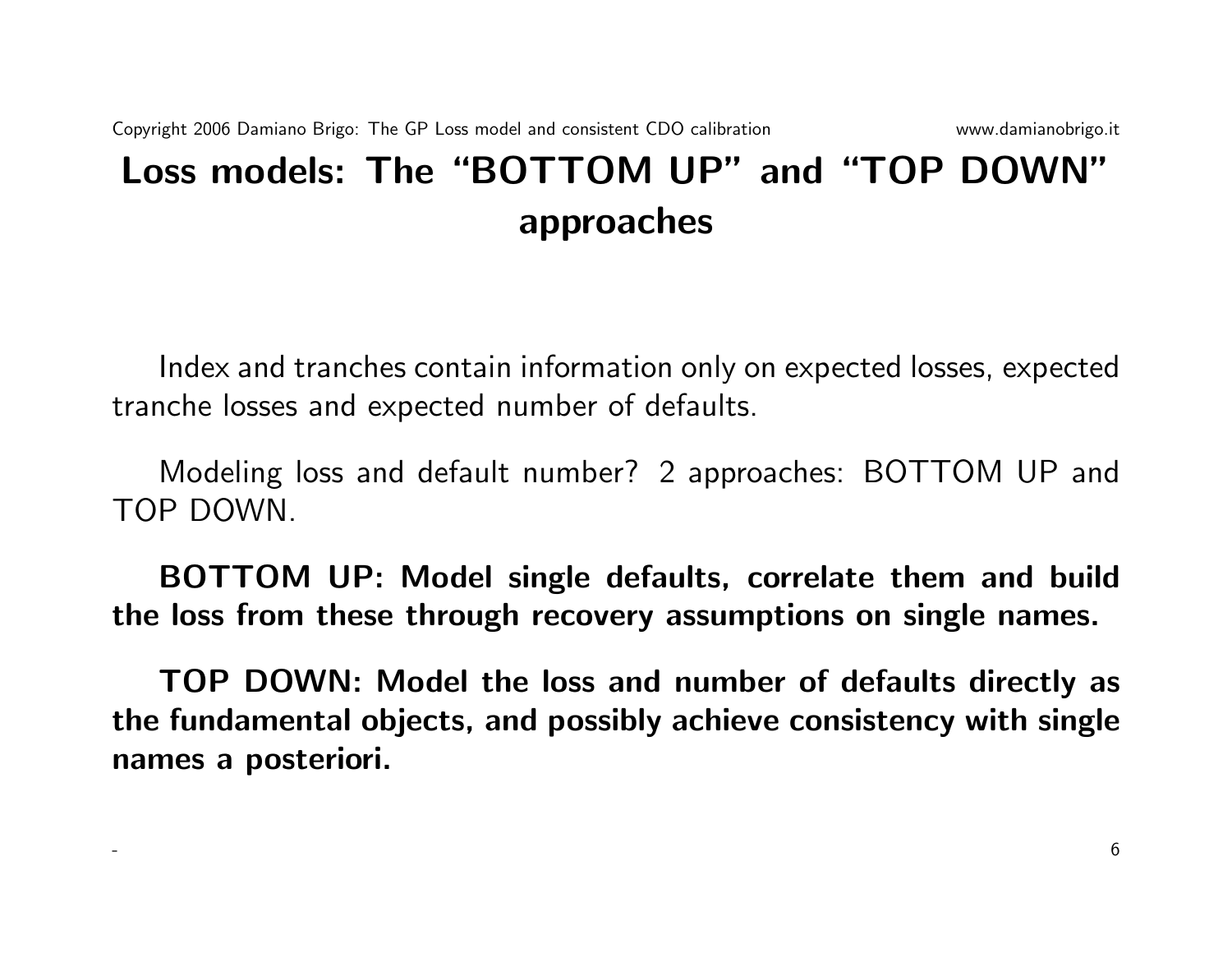### Loss models: The "BOTTOM UP" approach

BOTTOM UP. In typical reduced form models, transforming the default time  $\tau$  by its (strictly increasing) cumulated intensity  $\Lambda$  leads to :

 $\Lambda(\tau) = \xi \sim$  exponential, independent of FX, Interest rates, etc..

If we have names  $1, 2, ..., M$  we may induce "correlation" among the defaults

$$
\tau_1=\Lambda_1^{-1}(\xi_1),\ldots,\tau_n=\Lambda_n^{-1}(\xi_n)
$$

by putting dependence among the different  $\xi$  through a copula. If one adds recoveries  $\text{Rec}_{j}$ , one builds the pool loss from single name losses:

$$
\bar{L}_t = \frac{1}{M} \sum_{j=1}^{M} (1 - \text{Rec}_j) 1_{\{\tau_j \le t\}}, \quad \bar{C}_t = \frac{1}{M} \sum_{j=1}^{M} 1_{\{\tau_j \le t\}}
$$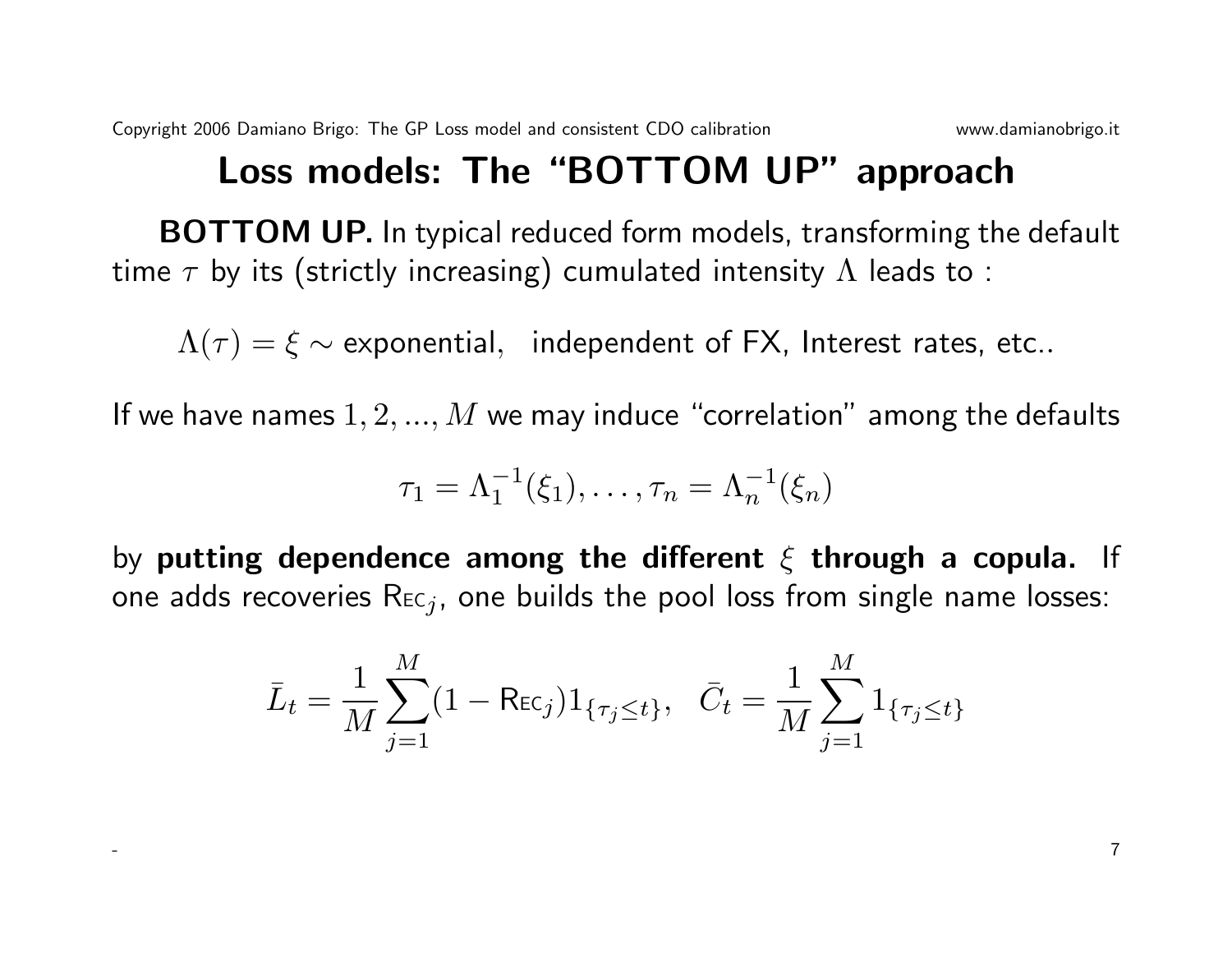## Loss models: The "BOTTOM UP" approach

A particular case, with a Gaussian copula collapsing  $125 \times 124/2 = 7750$ parameters into 1 is the market "implied correlation" approach.

- **BOTTOM UP:** Easy consistency with single names;
- allows for pricing of CDO squared and other credit payoffs depending on more than the loss of the basic pool; **BUT...**
- The dependence (copula) among single defaults is partly arbitrary;
- Consistent calibration across attachments and maturities is difficult, practically impossible;
- Very difficult to make these models (based on the static notion of copula function) dynamic in order to price forward start CDO or tranche options.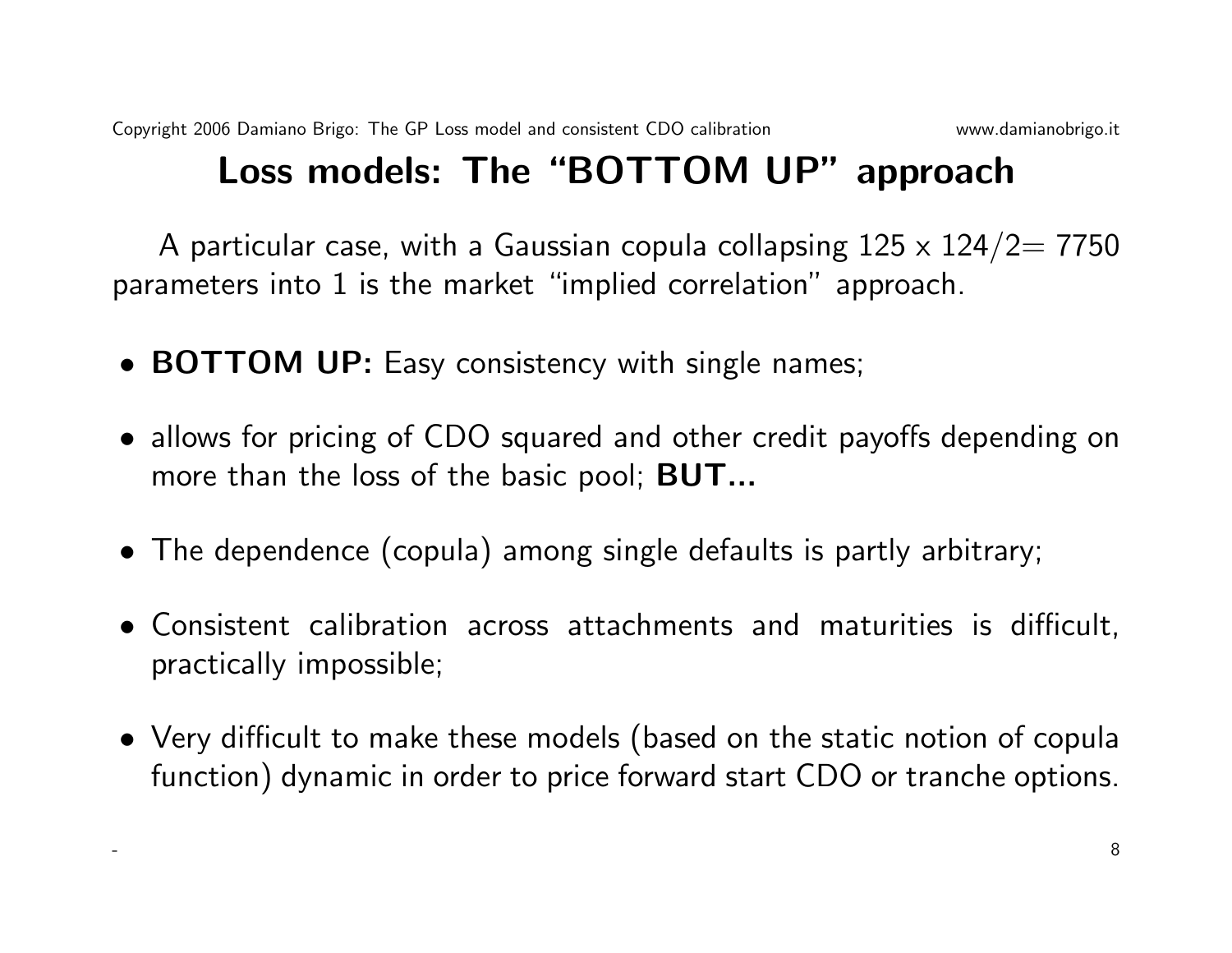# Loss models: The "TOP DOWN" approach TOP DOWN APPROACH: Model loss-related quantities directly rather than patching single defaults models through a copula.

- a "Market Model" appeal: Focuses on more direct market objects, avoiding arbitrary assumptions on single name default dependencies;
- Possibility to have an authentically dynamic model;
- Calibrate indices and tranches consistently across attachments/maturities;
- Possibility to infer synthetic recovery information on a pool; **BUT...**
- How do losses of different pools "talk" to each other? (CDO squared);
- Consistency with single names: Random Thinning?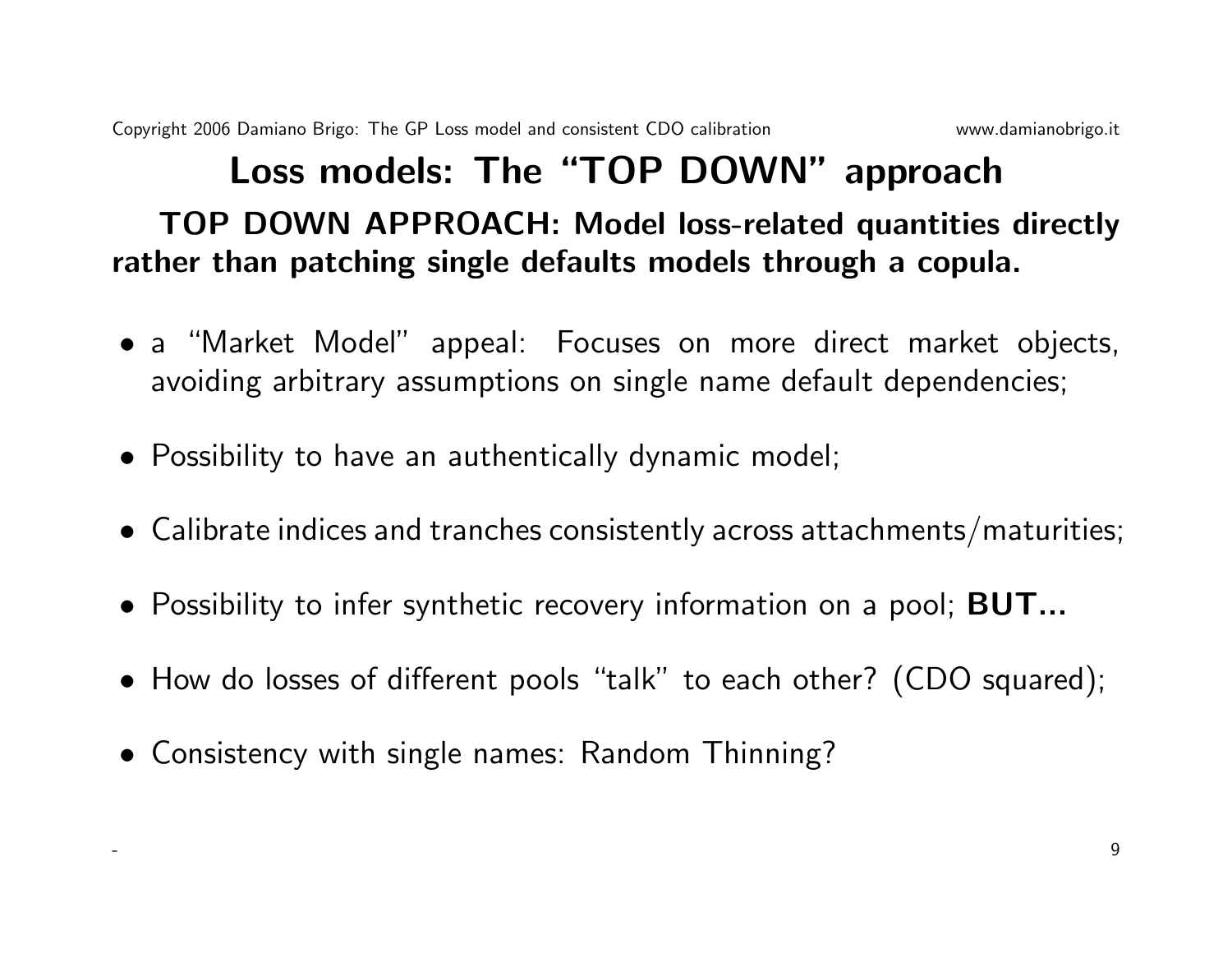# Top Down Approach: The GPL Model

The basic Generalized Poisson Loss (GPL) model is an example of the top down approach and can be formulated as follows.

Consider a number n of independent Poisson processes  $N_1, \ldots, N_n$  with intensities  $\lambda_1, \ldots, \lambda_n$ . Define the stochastic process

$$
Z_t = \sum_{j=1}^n \alpha_j N_j(t),
$$

for increasing integers  $\alpha_1, \ldots, \alpha_n$ , and model the number of defaults as  $Z_t$ .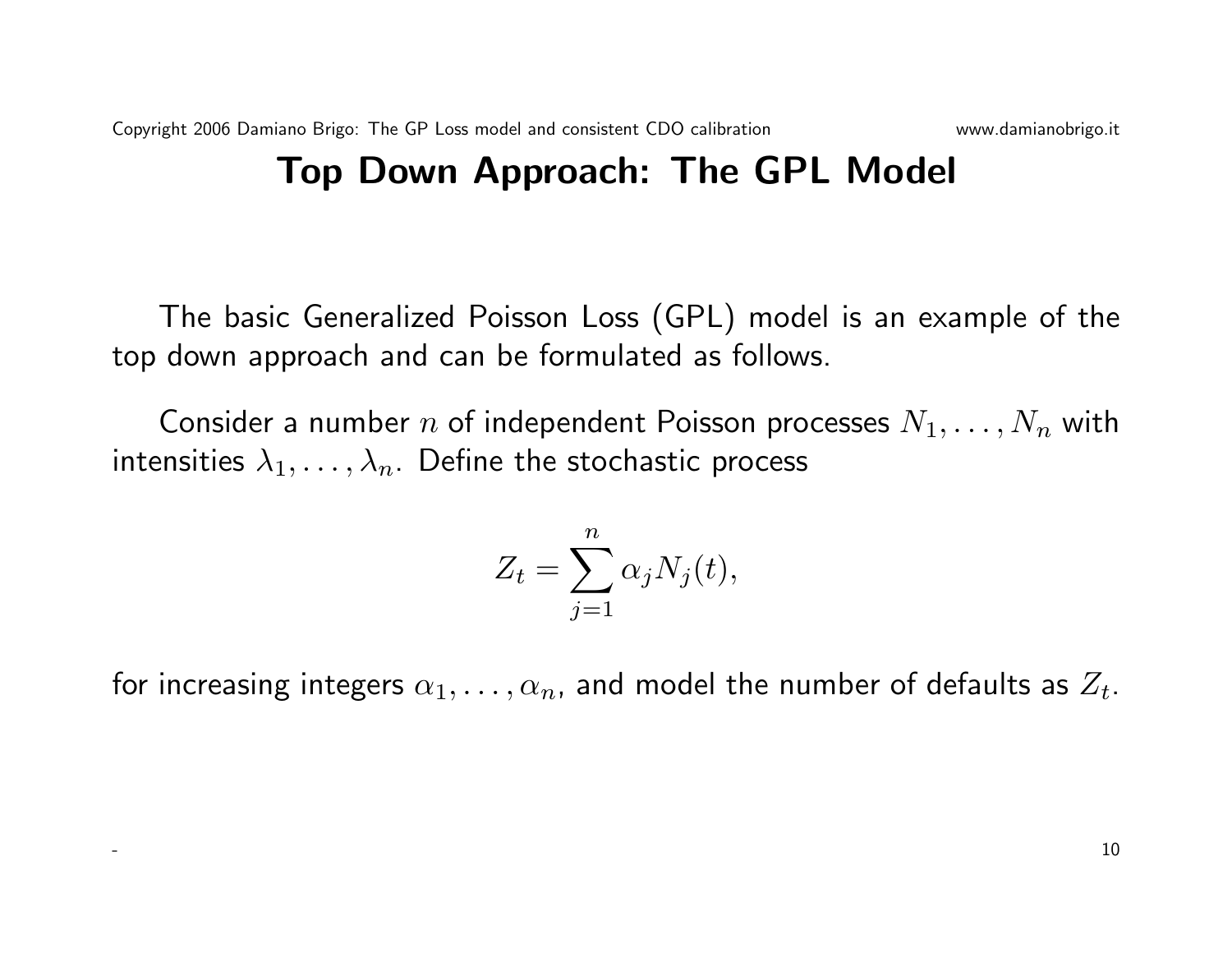#### Top Down Approach: The GPL Model

Example: 
$$
M = 125
$$
,  $Z_t = 1 N_1(t) + 2 N_2(t) + ... + 125 N_{125}(t)$ .

If  $N_1$  jumps there has been just one default (idiosyncratic default), if  $N_{125}$ jumps there are 125 defaults and the whole pool defaults one shot (systemic risk), otherwise for other  $N_i$ 's we have intermediate situations.

Some  $N$ 's may have zero intensity, which is equivalent to say that the corresponding multiplier is set to zero.

This model explicitly contemplates the possibility of multiple defaults in small time intervals, contrary for example to Schönbucher (2005) and Errais, Giesecke and Goldberg (2006).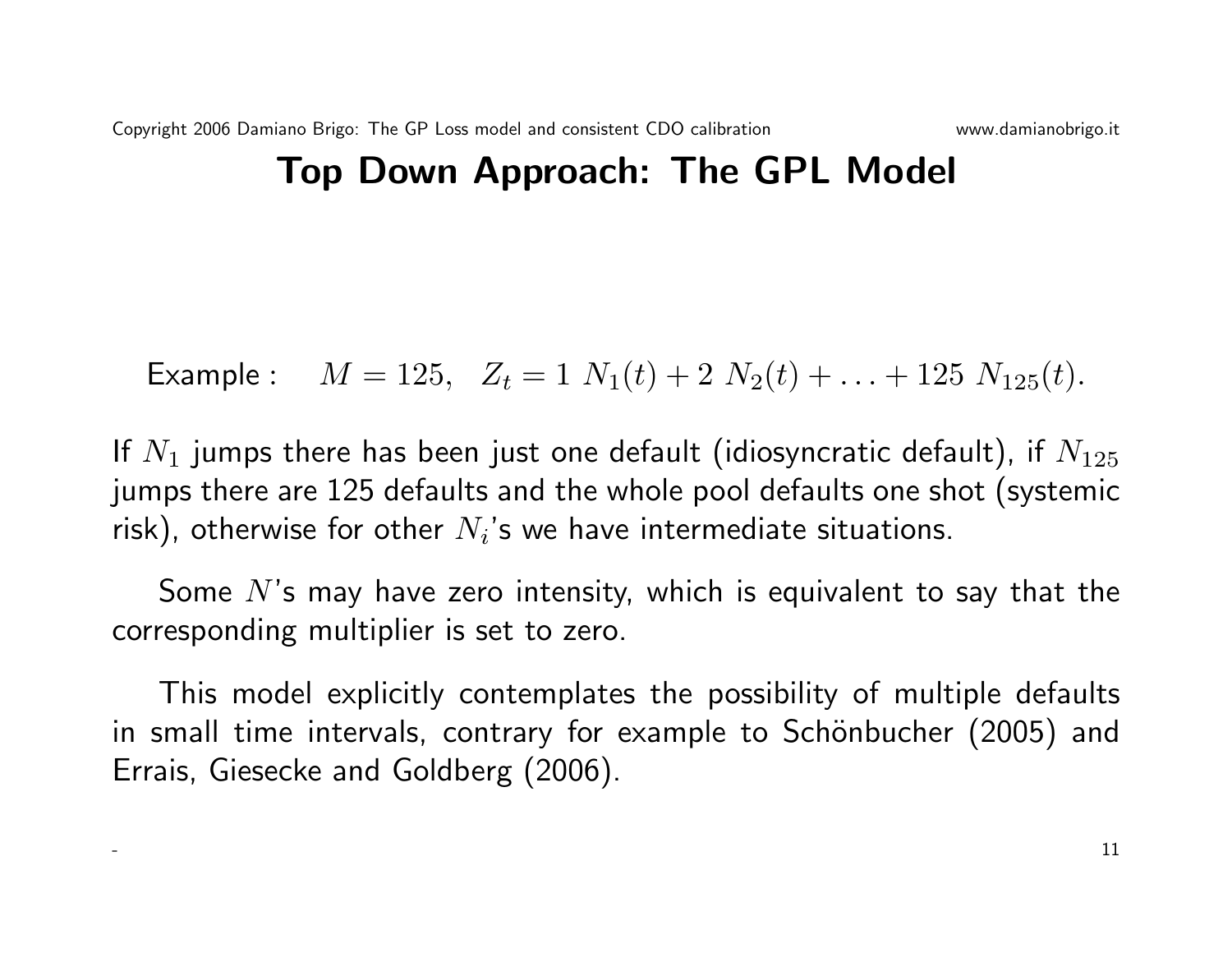A drawback of the model is that the number of defaults in time may increase without limit. If our pool contains  $M$  names, we may then consider

$$
C_t := \min(Z_t, M) = Z_t 1_{\{Z_t < M\}} + M 1_{\{L_t \ge M\}}
$$

as actual number of defaults. If  $Z$  has a known distribution, the distribution of  $C_t$  can be easily derived as a byproduct:

$$
\mathbb{Q}(C_t \le x) = 1_{\{x < M\}} \mathbb{Q}(Z_t < x) + 1_{\{x \ge M\}}
$$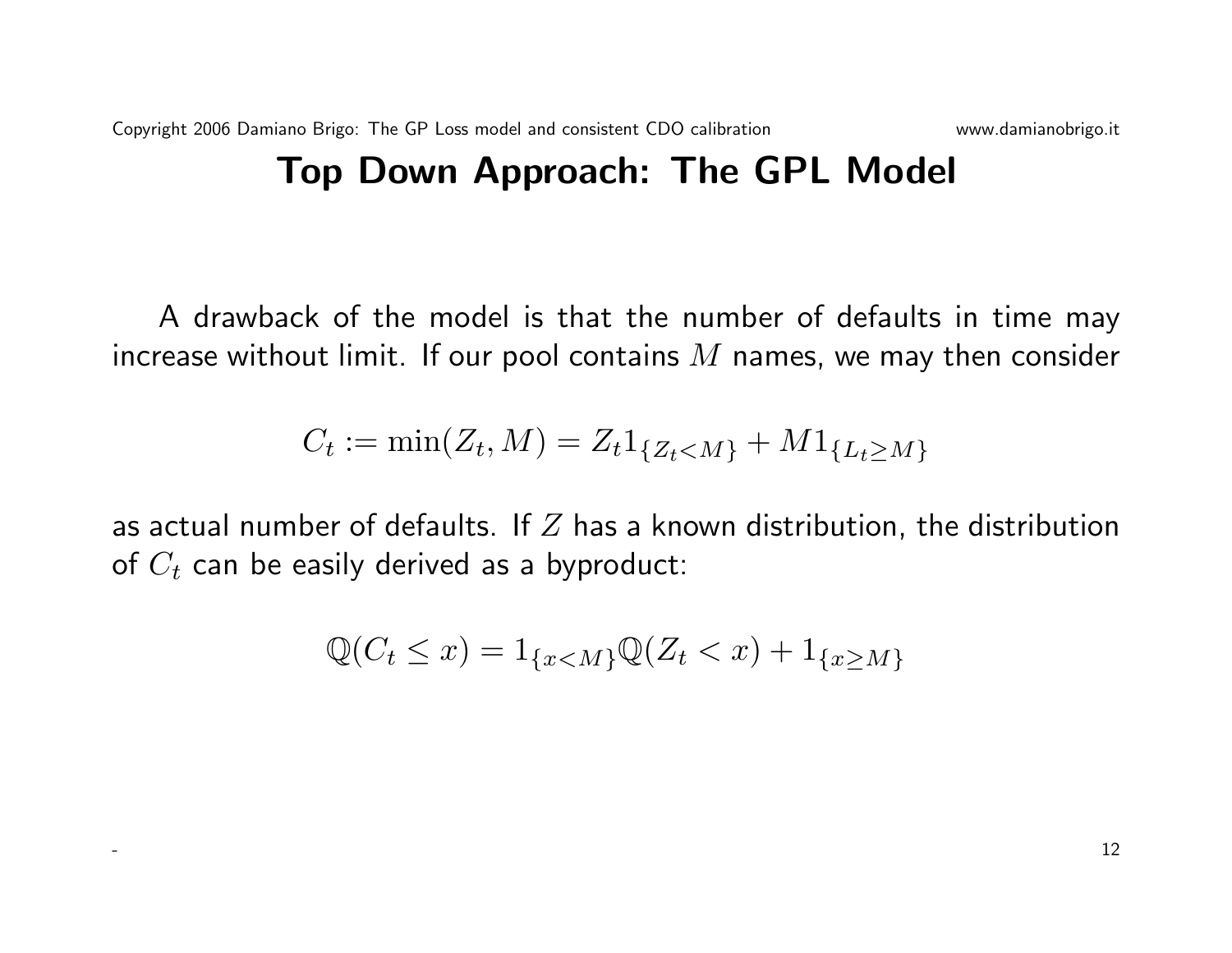#### The GPL Model

The law of  $Z_t$  (and thus of  $C_t$ ) is directly known through its characteristic function. We have easily, thanks to independence of  $N_i$ 's,

$$
\varphi_{Z_t}(u) = \prod_{j=1}^n \mathbb{E}_0[\exp(-iu\alpha_j N_j(t))] = \prod_{j=1}^n \varphi_{N_j(t)}(\alpha_j u),
$$

where  $\varphi_{N_j(t)}$  is the characteristic function of the Poisson process  $N_j.$  Since we know the Poisson char function, we obtain easily

$$
\varphi_{Z_t}(u) = \prod_{j=1}^n \exp\left[\left(\int_0^t \lambda_j(v)dv\right)\left(e^{i\alpha_j u} - 1\right)\right] = \exp\left[\sum_{j=1}^n \Lambda_j(t)\left(e^{i\alpha_j u} - 1\right)\right]
$$

The density of  $Z_t$  can be obtained as the inverse Fourier transform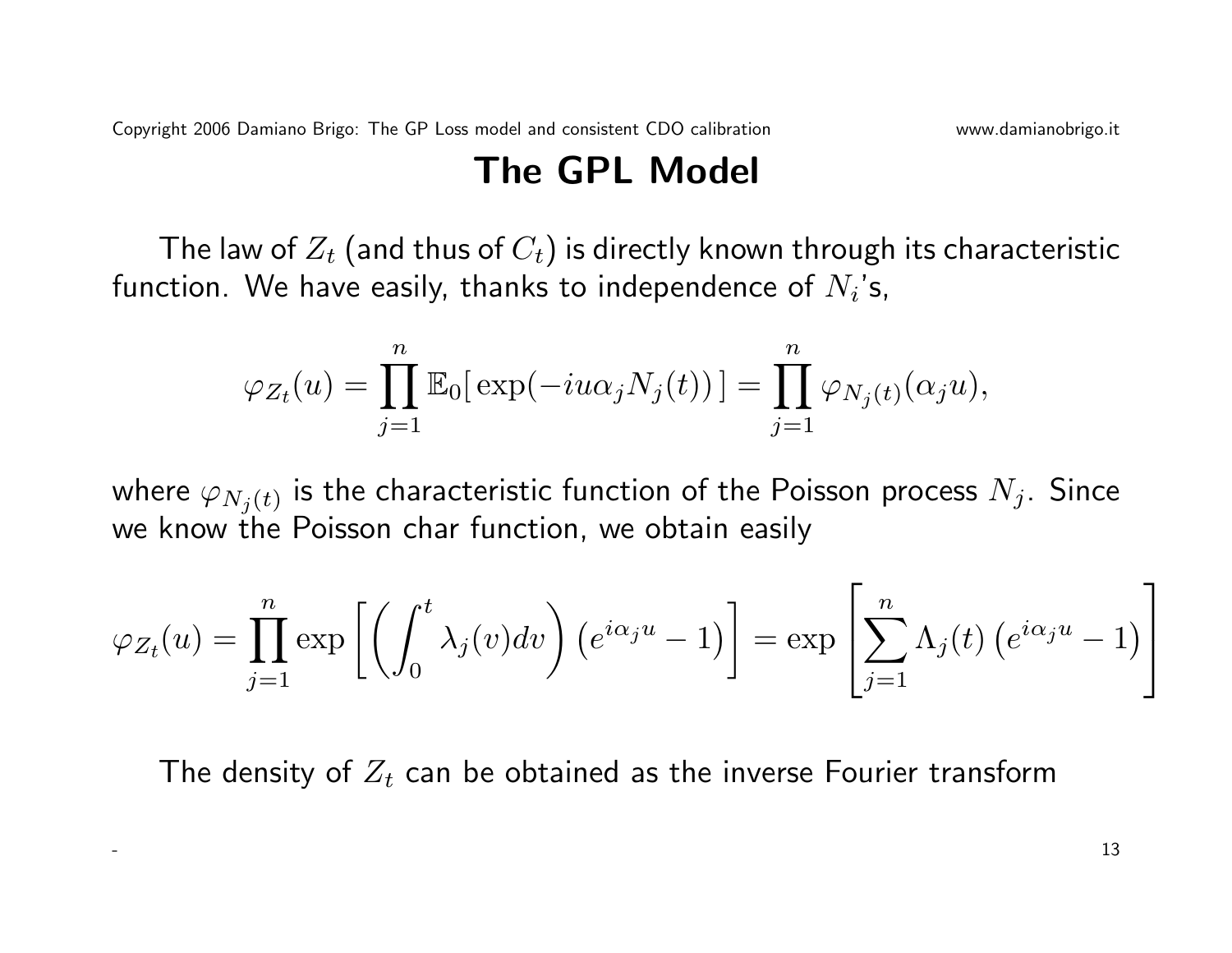### Default intensity

An important feature of loss models is to link default intensities jumps to loss dynamics, so that the default intensity decreases, as long as loss increases, and it is equal to zero when the whole portfolio has defaulted.

Let us consider the compensator  $A_t$  of the default-counting point process  $C_t$ , namely the nondecreasing predictable process that added to a local martingale gives  $C_t$  itself (Doob-Meyer decomposition), satisfying

$$
\mathbb{E}_t[C_T - A_T] = C_t - A_t, \quad \mathbb{E}_t[dC_t] = dA_t = h_C(t)dt,
$$

If  $A_t$  is absolutely continuous its density  $h$  is known as the intensity of the process  $C_t$ .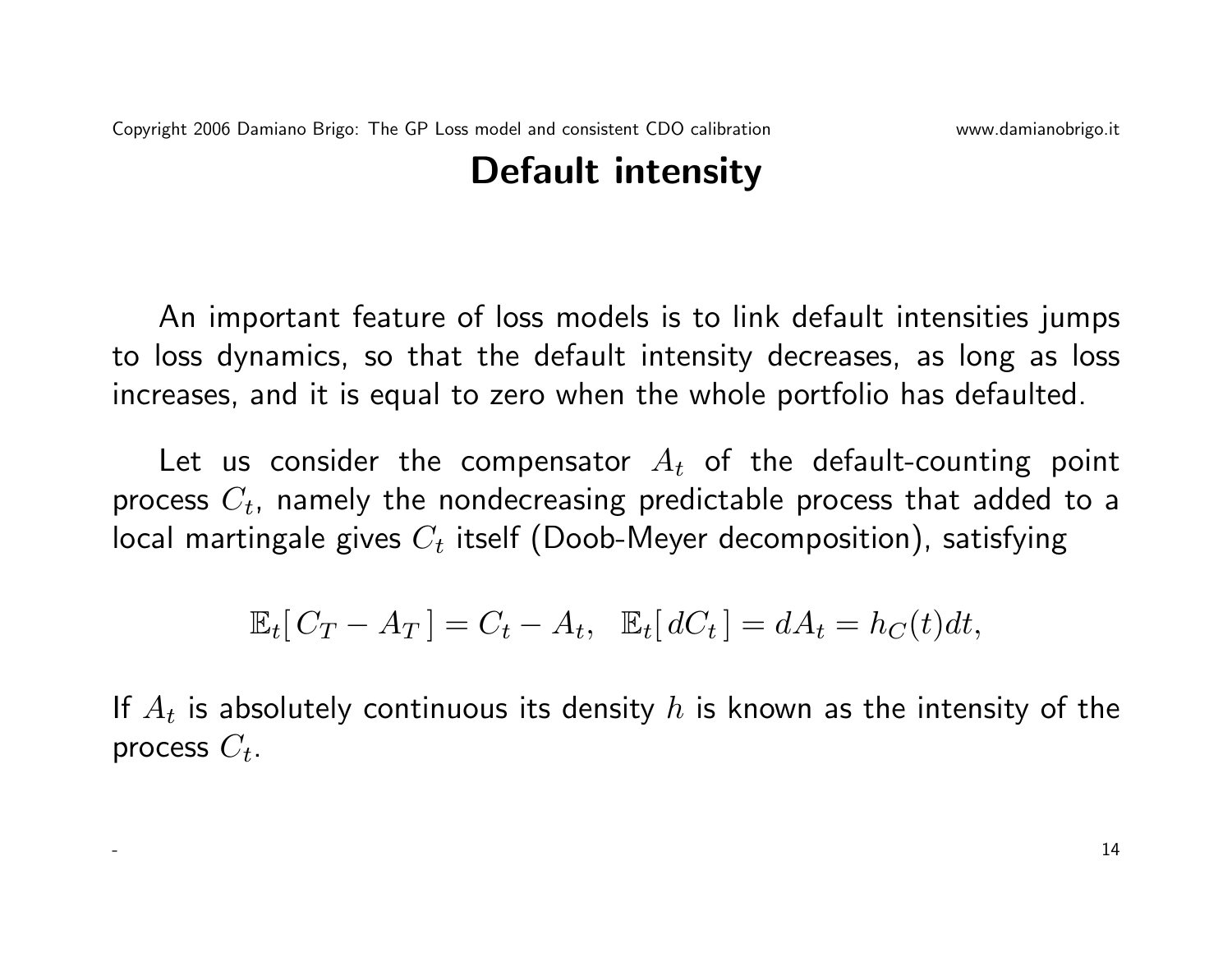Copyright 2006 Damiano Brigo: The GP Loss model and consistent CDO calibration www.damianobrigo.it

### Default intensity

The compensator  $A_t$  of our default-counting  $C_t$  can be computed as

$$
A_T = \sum_{j=1}^n \int_0^T \min(\alpha_j, M - Z_s) 1_{\{Z_s < M\}} \lambda_j(s) \, ds,
$$

leading to an intensity  $h_C$  for the default-counting process  $C_t$  given by

$$
h_C(t) = \sum_{j=1}^{n} \min(\alpha_j, (M - Z_t)^+) \lambda_j(t).
$$

The default intensity  $h_C$  in the basic GPL model is a stochastic object only through  $Z_t$ . It is possible to extend the GPL model by considering the intensities  $\lambda_i$  as stochastic processes, e.g. following a Gamma or CIR process. The default intensity  $h_C$  acquires a new source of stochasticity.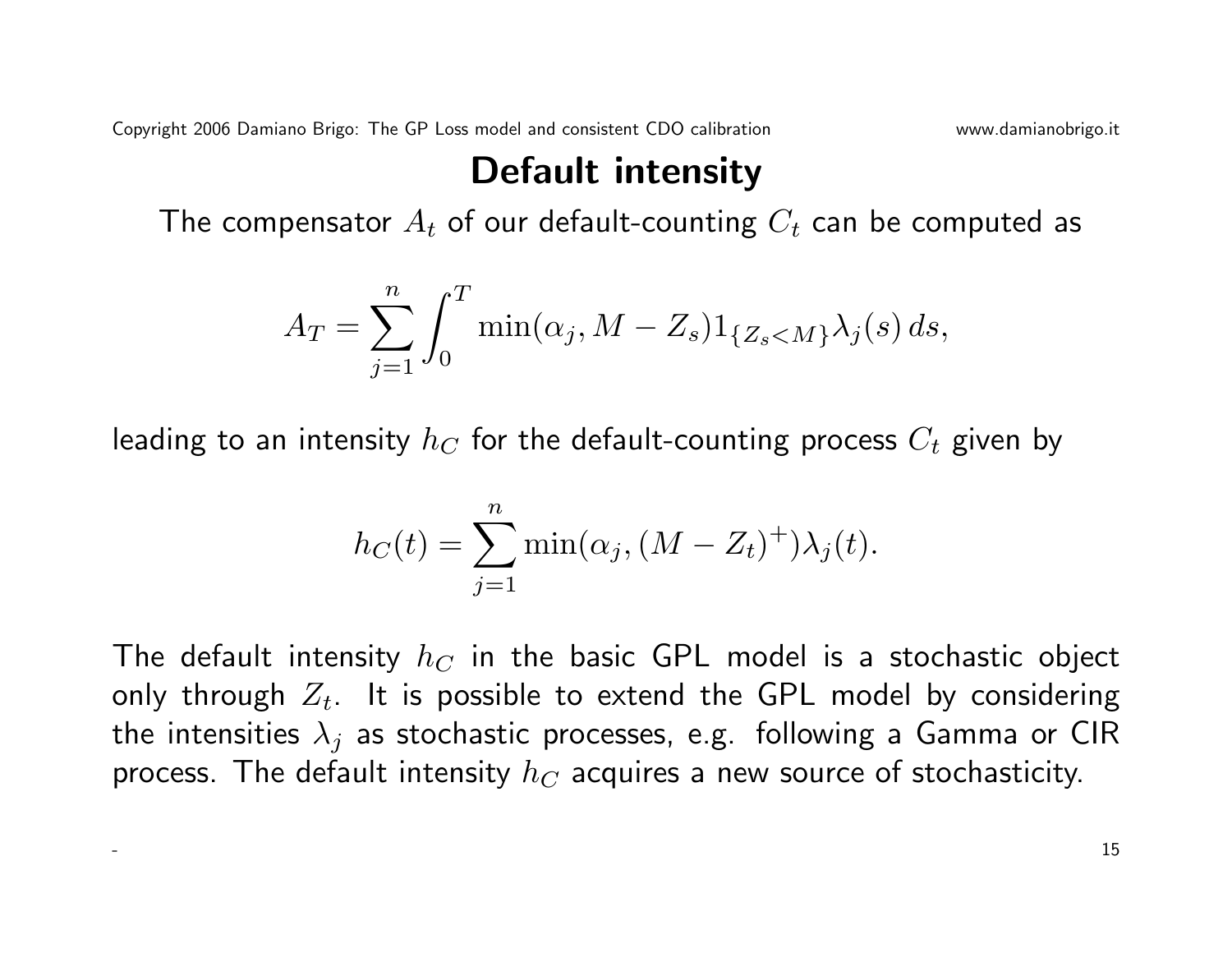### The Gamma GPL Model

One interesting extension is the Gamma-intensity Generalized Poisson (GGPL) model.

$$
Z_t^{\rm G} = \sum_{j=1}^n \alpha_j N_j^{\rm G}(t),
$$

where now  $N^{\rm G}_j(t)$  are Cox processes (i.e. Poisson processes with stochastic intensity) whose random cumulated intensities are distributed at any time  $T$  as  $\tau$ 

$$
\int_0^1 \lambda_j(t)dt =: \Lambda_j(T) \sim \Gamma(k_j(T), \theta_j)
$$

where  $k > 0$  is the shape parameter and  $\theta > 0$  is the scale parameter in the Gamma distribution. We take different  $\Lambda_j(T)$  to be independent as j changes.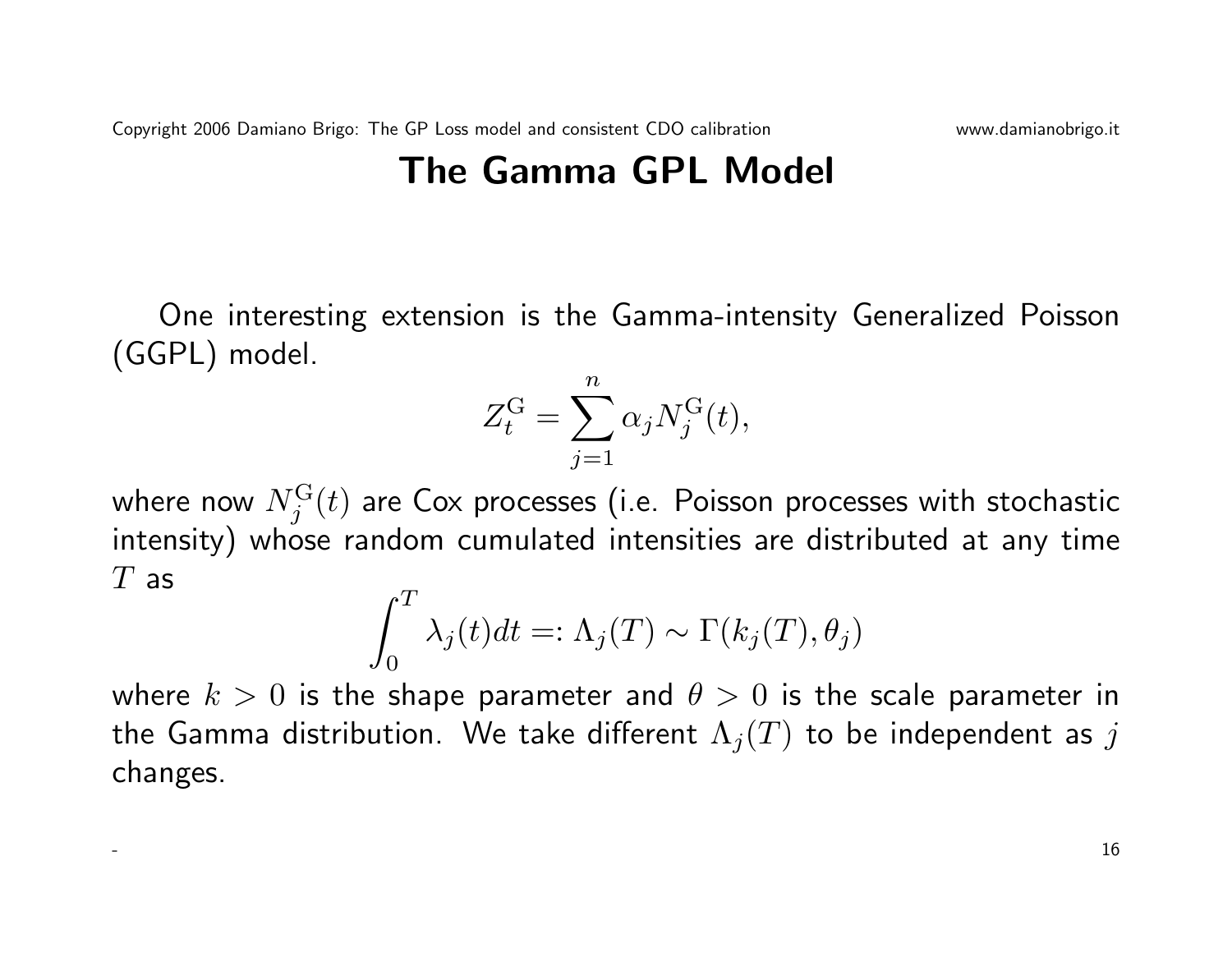#### The Gamma GPL Model

We still compute the characteristic function in closed form as

$$
\varphi_{Z_T}^{\mathcal{G}}(u) = \mathbb{E}_0\big[\mathbb{E}_0\big[\exp(iuZ_T^{\mathcal{G}}) \big| \Lambda_1(T), \dots, \Lambda_n(T)\big]\big] =
$$
  
= 
$$
\prod_{j=1}^n \big[\big(1 + \theta_j \left(1 - e^{i\alpha_j u}\right)\big)\big]^{-k_j(T)}
$$

The Gamma distribution assumption  $\Lambda_i(t) \sim \Gamma(k_i(t), \theta_i)$  at every time is consistent with a gamma process assumption for  $\Lambda_i$ , for more details and a piecewise Gamma extension allowing for tractability and a term structure in the parameter  $\theta$  see Brigo, Pallavicini and Torresetti (2006), where we further discuss the case of stochastic scenario intensities.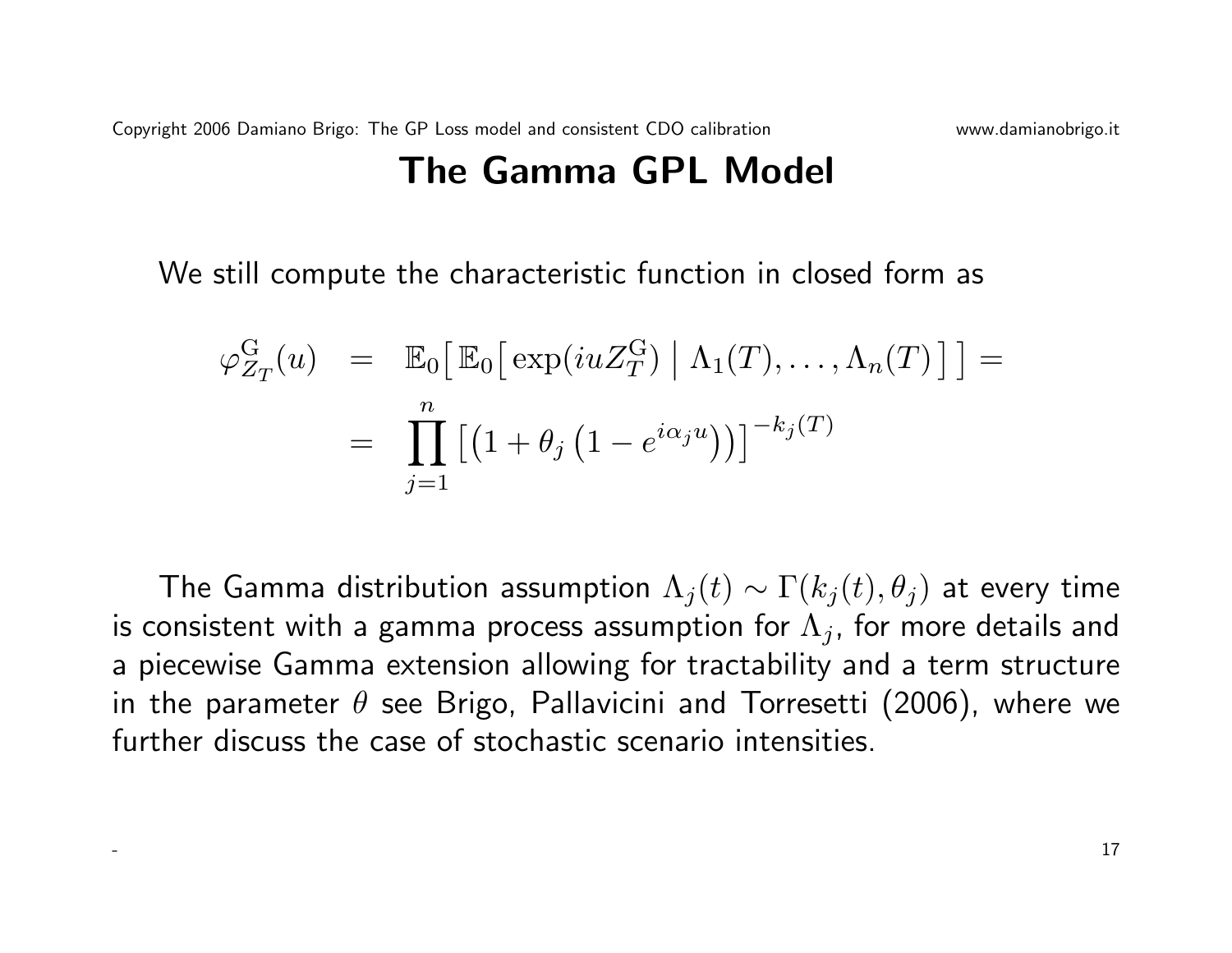### The CIR-GPL Model

A different and possibly more interesting extension is the CIR-Generalized Poisson (CIR-GPL) model

$$
Z_t^{\text{CIR}} = \sum_{j=1}^n \alpha_j N_j^{\text{CIR}}(t), \qquad d\lambda_j = k_j (\theta_j - \lambda_j) dt + \sigma_j \sqrt{\lambda_j} dW_j,
$$

with  $2k_j\theta_j>\sigma_j^2$ , and where the intensities of multiple defaults with different sizes follow different independent CIR processes.

The characteristic function of  $Z$  can be computed again in closed form, the calculation being quite similar to the bond price formula for the CIR interest rate model. Alternatively, jump diffusion JCIR intensities can be considered, maintaining tractability.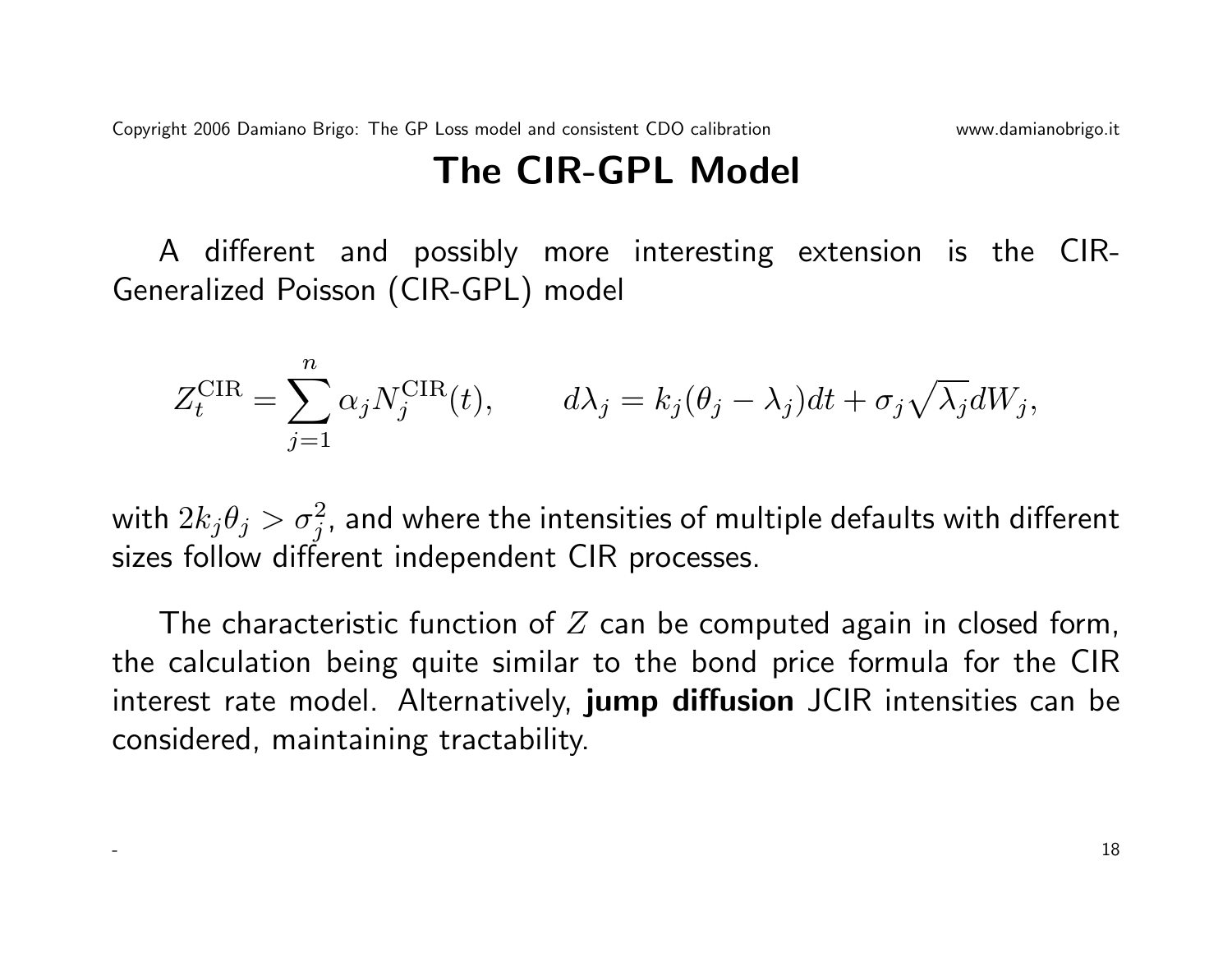# Extended GPL Models: Spread Dynamics

In general the stochastic intensity may help us to model volatility when considering for example forward start CDO's or tranche options.

For example, consider the index future spread at  $t$ :

$$
S_t = \frac{\int_t^T D(t, u) \mathbb{E}_t[h_L(u)] du}{\sum_{i=1}^n 1_{\{T_i > t\}} \delta_i D(t, T_i) (1 - \bar{C}_t - \int_t^{T_i} \mathbb{E}_t[h_{\bar{C}}(u)] du)}
$$

and recall the compensator,

$$
h_C(t) = \sum_{j=1}^{n} \min(\alpha_j, (M - Z_t)^+) \lambda_j(t)
$$

and similarly for  $h_L$ . CIR intensities  $\lambda_j$  for the spreads may enrich the dynamics of the index spread.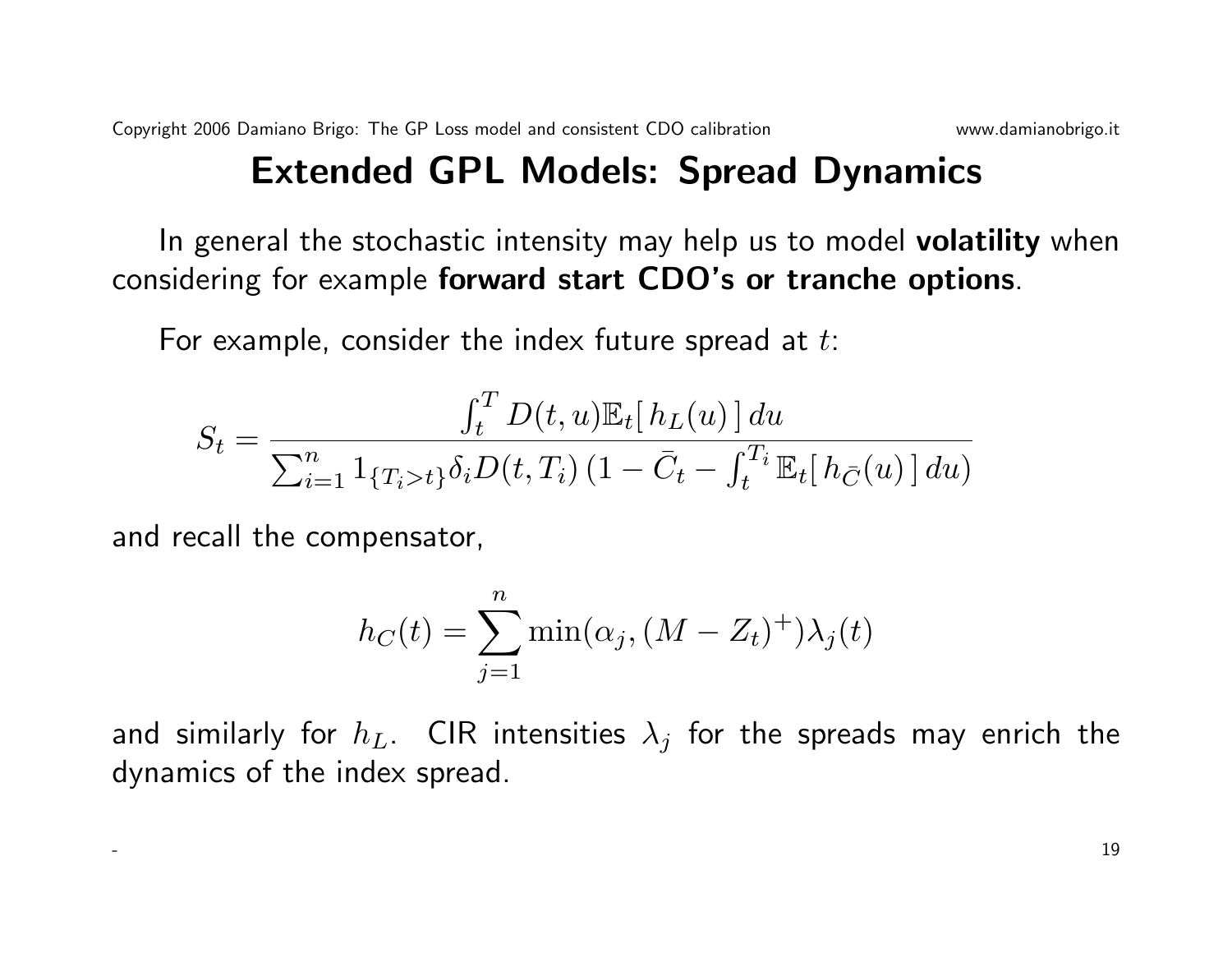#### Recovery assumptions

In order to ensure an arbitrage-free dynamics, the portfolio cumulated loss  $(\bar{L}_t)$  and the re-scaled number of defaults  $(\bar{C}_t)$  must be non-decreasing processes taking values in the  $[0, 1]$  interval, the former with increments always smaller or equal than the increment of the latter.

$$
d\bar{L}_t \leq d\bar{C}_t.
$$

The portfolio cumulated loss and the number of defaults cannot be independetly modelled, since they are coupled by the forward realization of the recovery rate  $(R_t)$  at default dates

$$
d\bar{L}_t = [1 - R_t]d\bar{C}_t.
$$

As a first approach we choose to introduce a constant recovery rate  $R = 40\%$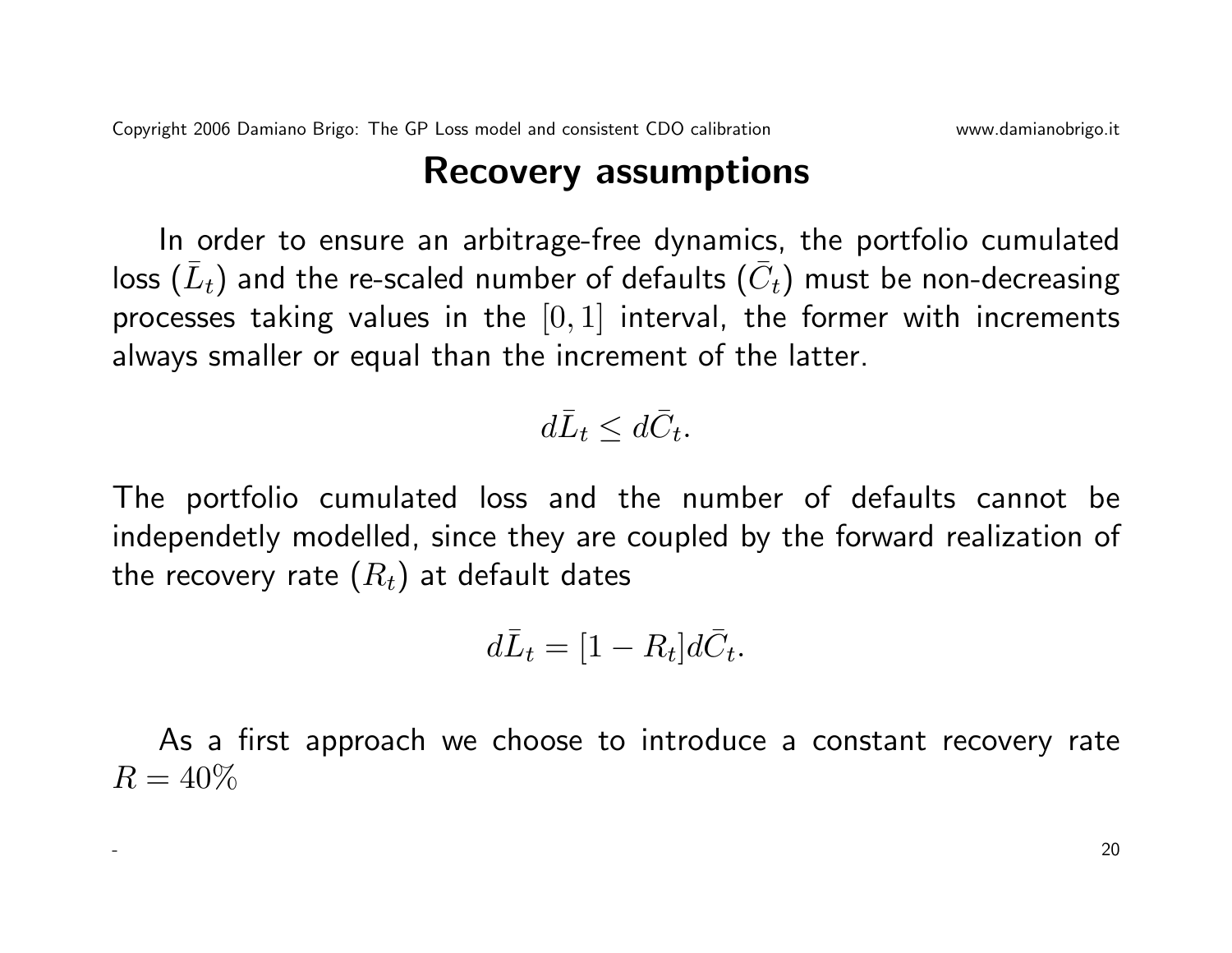#### Recovery assumptions

The recovery rate can be expressed also in terms of the intensities of the loss and default rate processes.

If we assume  $R_t$  to be adapted (known at time t) then

$$
d\overline{L}_t = [1 - R_t]d\overline{C}_t \Rightarrow \mathbb{E}_t[d\overline{L}_t] = [1 - R_t]\mathbb{E}_t[d\overline{C}_t]
$$

from which

$$
R_t = 1 - \frac{h_L(t)}{h_C(t)}
$$

Thus, the recovery rate at default is directly related to the intensities of both the loss and the default rate processes. The choice for the intensity dynamics does induce a dynamics for the recovery rate.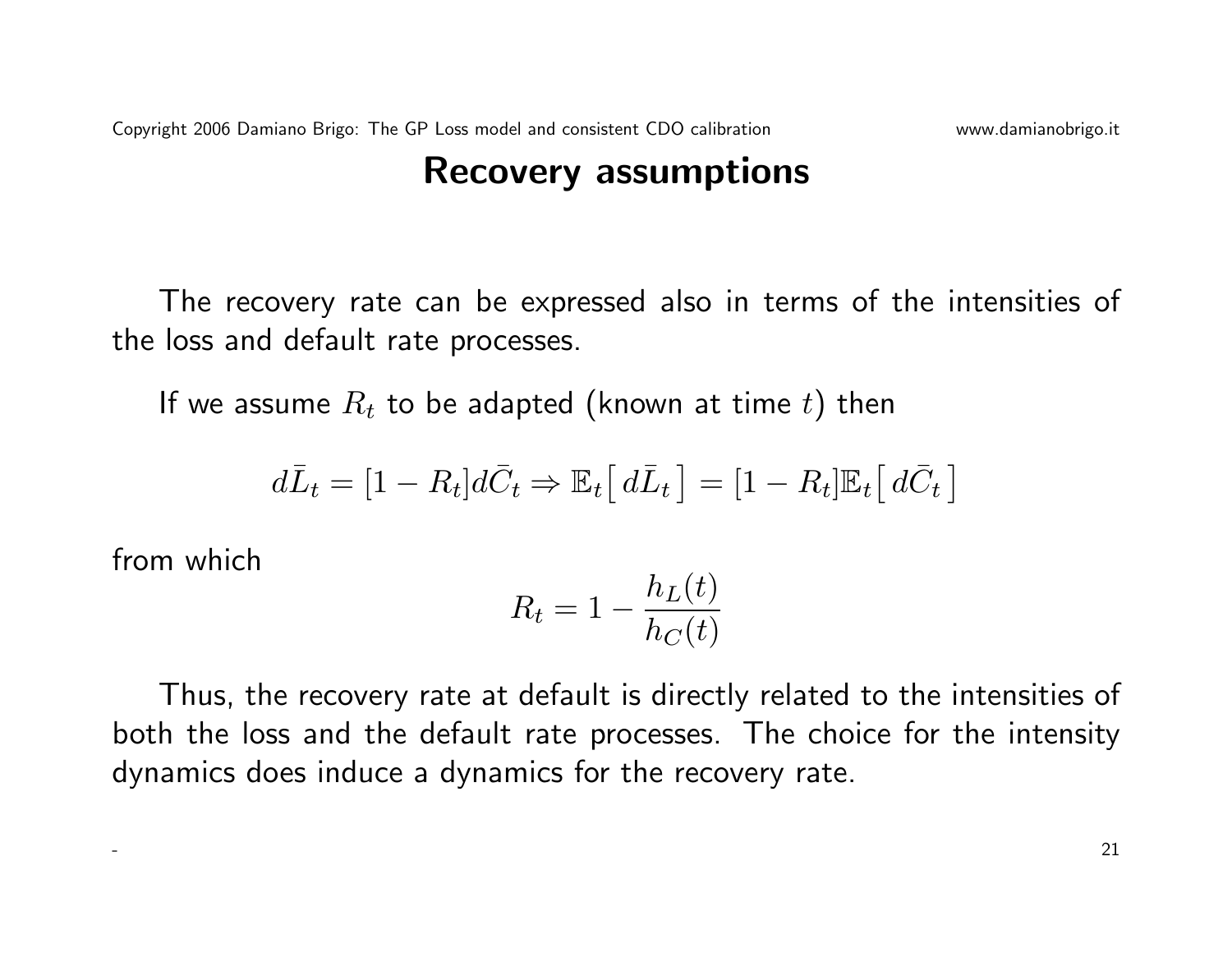### Calibration

The GPL model is calibrated to the market quotes observed on March 1 and 6, 2006. Deterministic discount rates are listed in Brigo, Pallavicini and Torresetti (2006). Tranche data and DJi-TRAXX fixings, along with bid-ask spreads, are

|                  | <b>Att-Det</b> | March, 1 2006 |              | March, 6 2006 |             |              |
|------------------|----------------|---------------|--------------|---------------|-------------|--------------|
|                  |                | 5y            | 7y           | 3y            | 5y          | 7y           |
| <b>Index</b>     |                | 35(1)         | 48(1)        | 20(1)         | 35(1)       | 48(1)        |
| <b>Tranche</b>   | $0 - 3$        | 2600(50)      | 4788(50)     | 500(20)       | 2655(25)    | 4825(25)     |
|                  | $3-6$          | 71.00(2.00)   | 210.00(5.00) | 7.50(2.50)    | 67.50(1.00) | 225.50(2.50) |
|                  | $6 - 9$        | 22.00(2.00)   | 49.00(2.00)  | 1.25(0.75)    | 22.00(1.00) | 51.00(1.00)  |
|                  | $9 - 12$       | 10.00(2.00)   | 29.00(2.00)  | 0.50(0.25)    | 10.50(1.00) | 28.50(1.00)  |
|                  | 12-22          | 4.25(1.00)    | 11.00(1.00)  | 0.15(0.05)    | 4.50(0.50)  | 10.25(0.50)  |
| <b>Tranchlet</b> | $0 - 1$        | 6100(200)     | 7400(300)    |               |             |              |
|                  | $1 - 2$        | 1085(70)      | 5025(300)    |               |             |              |
|                  | $2 - 3$        | 393(45)       | 850(60)      |               |             |              |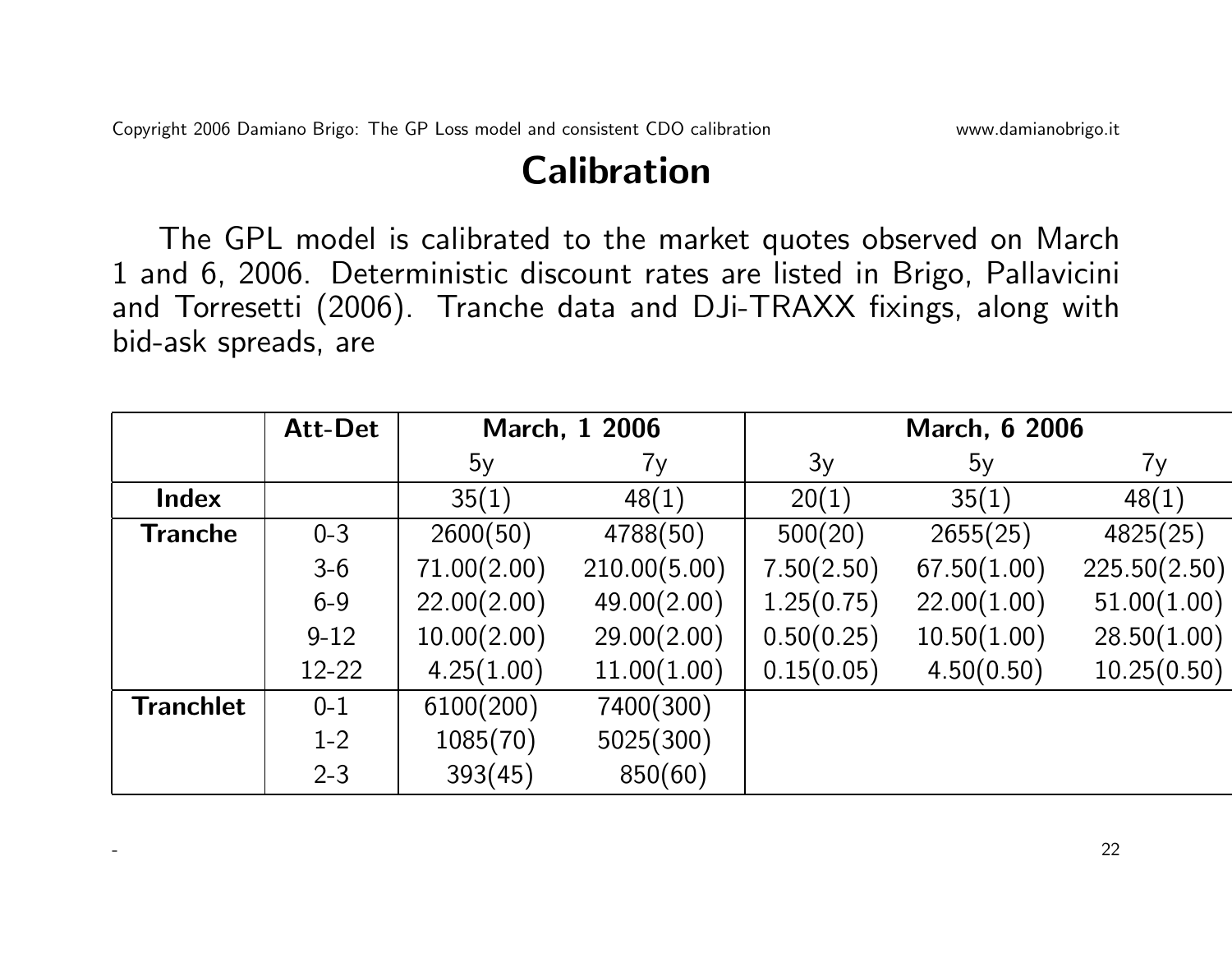### Calibration

The cumulated intensities  $\Lambda_i(T)$  are real non-decreasing piecewise linear functions in the tranche maturity.

The optimal values for the amplitudes  $\alpha$  are selected as follows:

- 1. set  $\alpha_1 = 1$  and all other  $\alpha$ 's to zero. Calibrate  $\Lambda_1$ ;
- 2. find the best integer value for  $\alpha_2$  by calibrating the cumulated intensities  $\Lambda_1$  and  $\Lambda_2$  for each value of  $\alpha_2$  in the range  $[1, 125]$ , starting from the previous  $\Lambda_1$  as a guess;
- 3. repeat the previous step for  $\alpha_i$  with  $i=3$  and so on, by calibrating the cumulated intensities  $\Lambda_1,\ldots,\Lambda_i$ , starting from the previously found  $\Lambda_1, \ldots, \Lambda_{i-1}$  as initial guess, until the calibration error is under a pre-fixed threshold or until the intensity  $\Lambda_i$  can be considered negligible.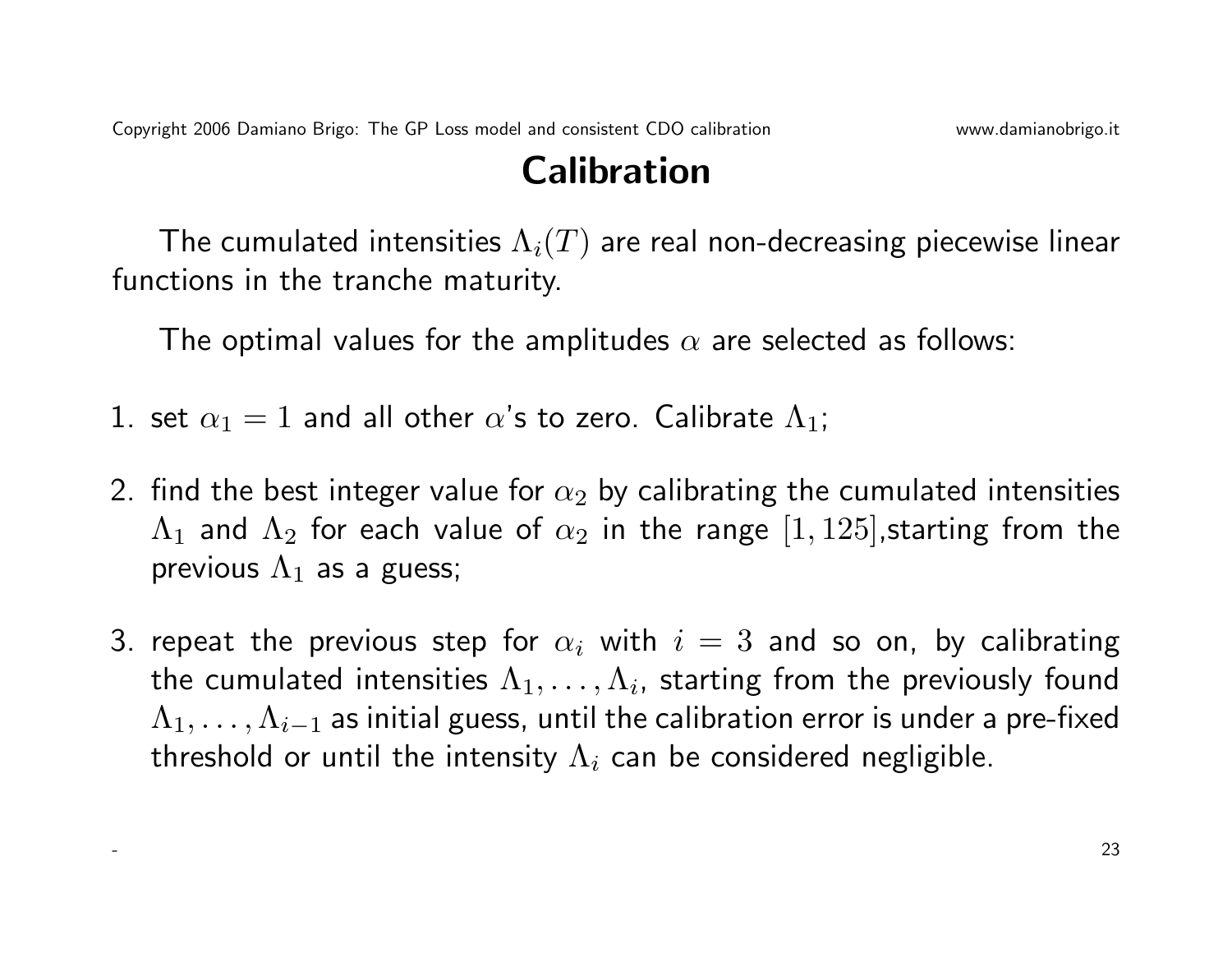### Calibration

The objective function  $f$  to be minimized in the calibration is the squared sum of the errors shown by the model to recover the tranche and index market quotes weighted by market bid-ask spreads:

$$
f(\alpha, \Lambda) = \sum_{i} \epsilon_i^2, \quad \epsilon_i = \frac{x_i(\alpha, \Lambda) - x_i^{\text{Mid}}}{x_i^{\text{Bid}} - x_i^{\text{Ask}}}
$$

where the  $x_i$ , with  $i$  running over the market quote set, are the index values  $S_0$  for DJi-TRAXX index quotes, and either the index periodic premium rates  $S_0^{A,B}$  $U_0^{A,B}$  or the upfront premium rates  $U_0^{A,B}$  $\mathcal{O}^{(A,B)}_0$  for the DJi-TRAXX tranche quotes.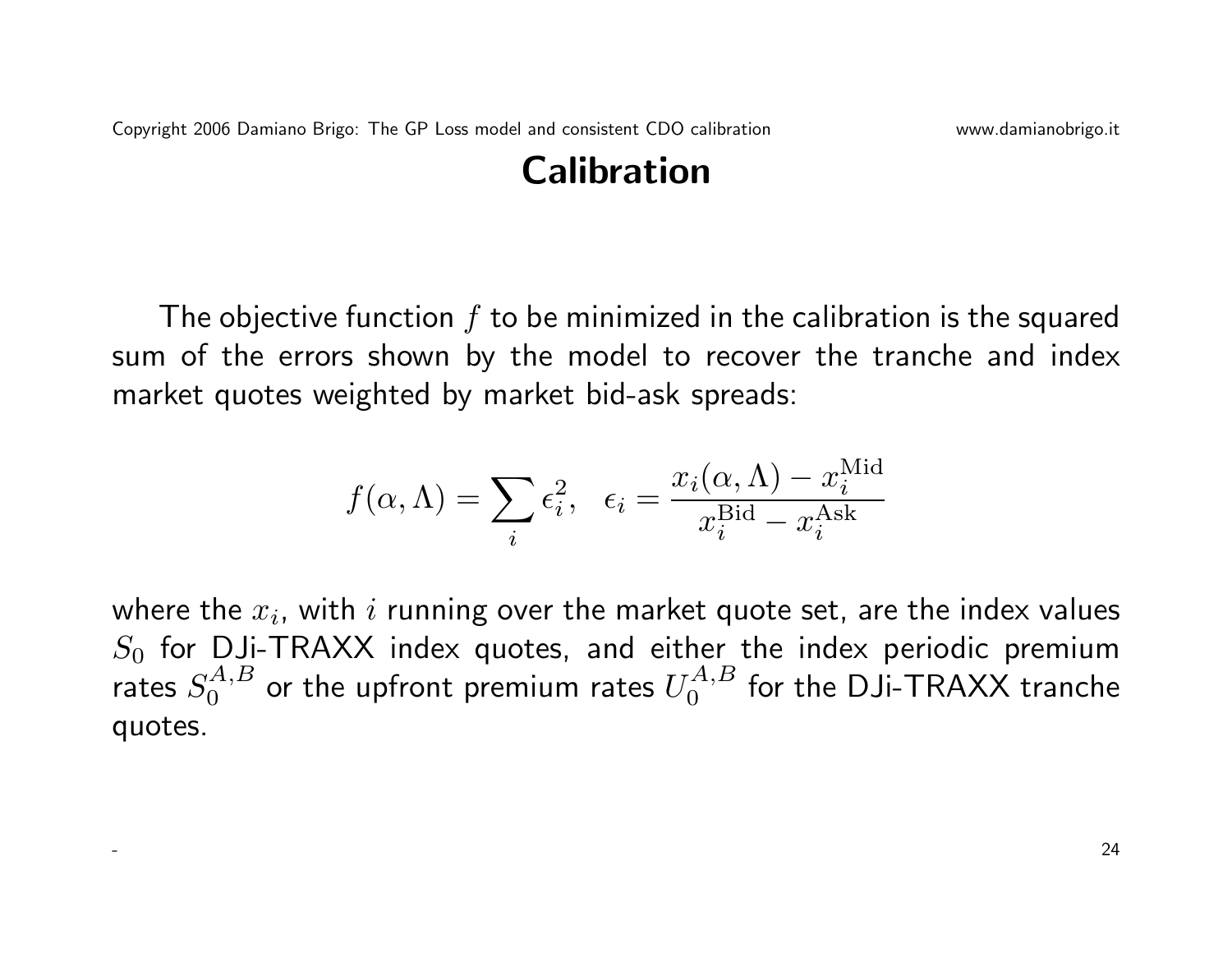As a first calibration example we consider standard DJi-TRAXX tranches up to a maturity of 7y with constant recovery rate of  $40\%$ .

The calibration procedure selects five Poisson processes. The 18 market quotes used by the calibration procedure are almost perfectly recovered. In particular all instruments are calibrated within the bid-ask spread (we show the ratio calibration error  $/$  bid ask spread).

|                | <b>Att-Det</b> | <b>Maturities</b> |        |        |
|----------------|----------------|-------------------|--------|--------|
|                |                | 3y                | 5y     | 7v     |
| <b>Index</b>   |                | $-0.4$            | $-0.2$ | $-0.9$ |
| <b>Tranche</b> | $0 - 3$        | 0.1               | 0.0    | $-0.7$ |
|                | $3-6$          | 0.0               | 0.0    | 0.7    |
|                | $6 - 9$        | 0.0               | 0.0    | $-0.2$ |
|                | $9 - 12$       | 0.0               | 0.0    | 0.0    |
|                | $12 - 22$      | $0.0\,$           | 0.0    | 0.2    |

| $\boldsymbol{\alpha}$ |       | $\Lambda(T)$ |       |
|-----------------------|-------|--------------|-------|
|                       | 3y    | 5y           | 7y    |
| 1                     | 0.535 | 2.366        | 4.930 |
| 3                     | 0.197 | 0.266        | 0.267 |
| 16                    | 0.000 | 0.007        | 0.024 |
| 21                    | 0.000 | 0.003        | 0.003 |
| 88                    | 0.000 | 0.002        | 0.007 |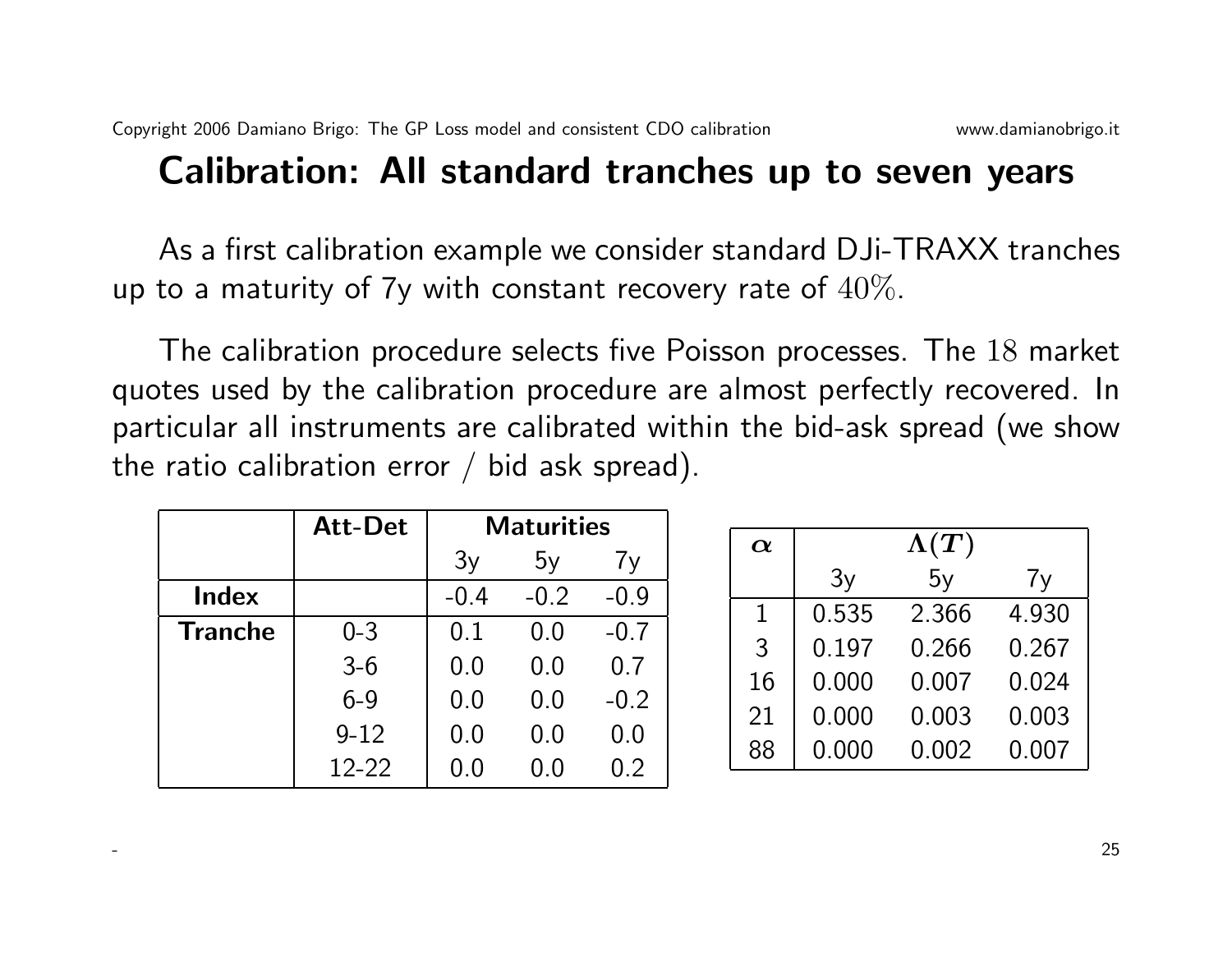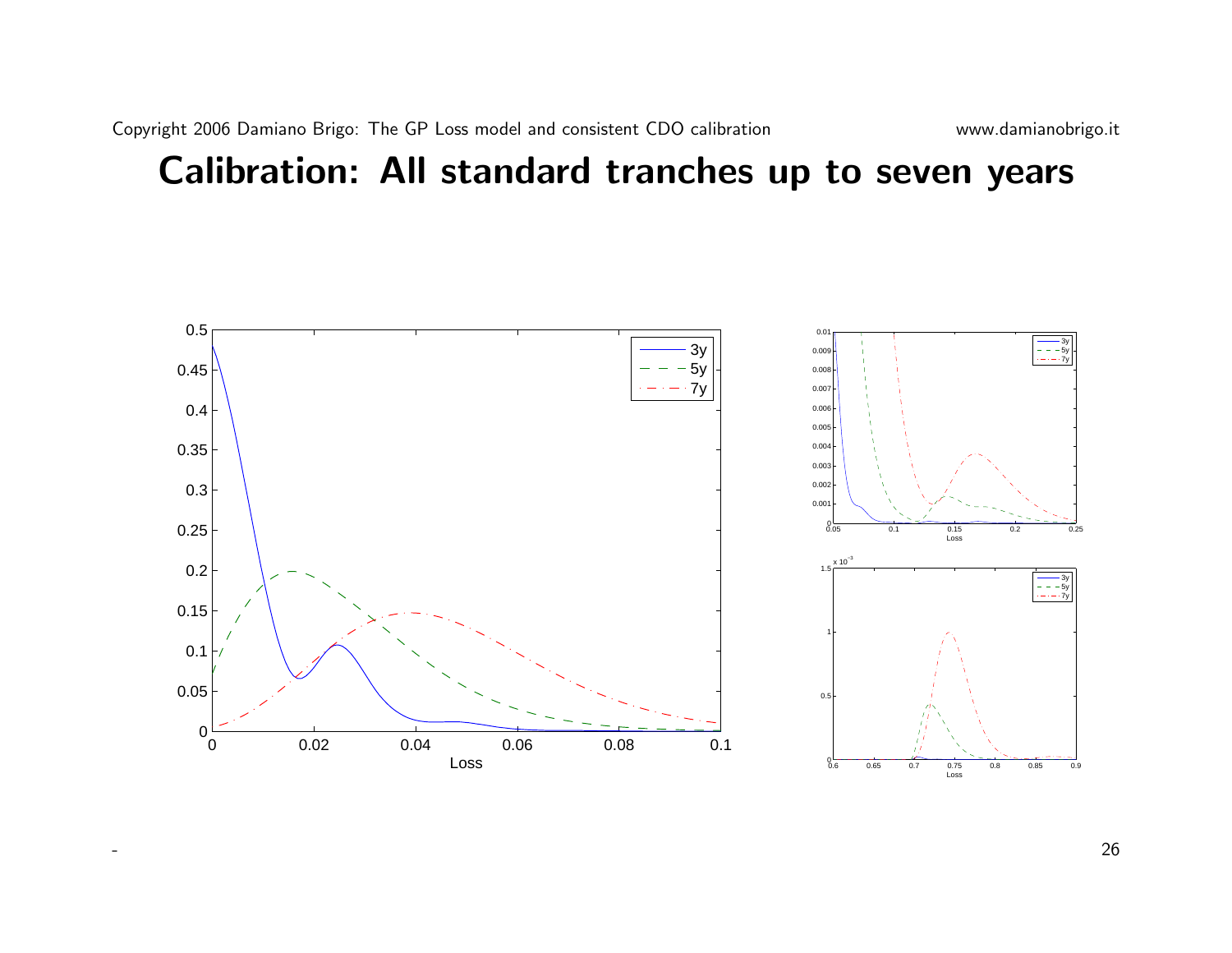One possible comparison of our implied loss distribution according to the GPL model is with the implied loss distribution according to Hull and White's (2005) (STATIC!) "perfect copula" approach.

If we compare the implied loss distribution resulting from the calibration of the five year index and tranche quotes with the perfect copula approach as reformulated in Torresetti et al. (2006), we find a qualitative pattern similar to the pattern we have above.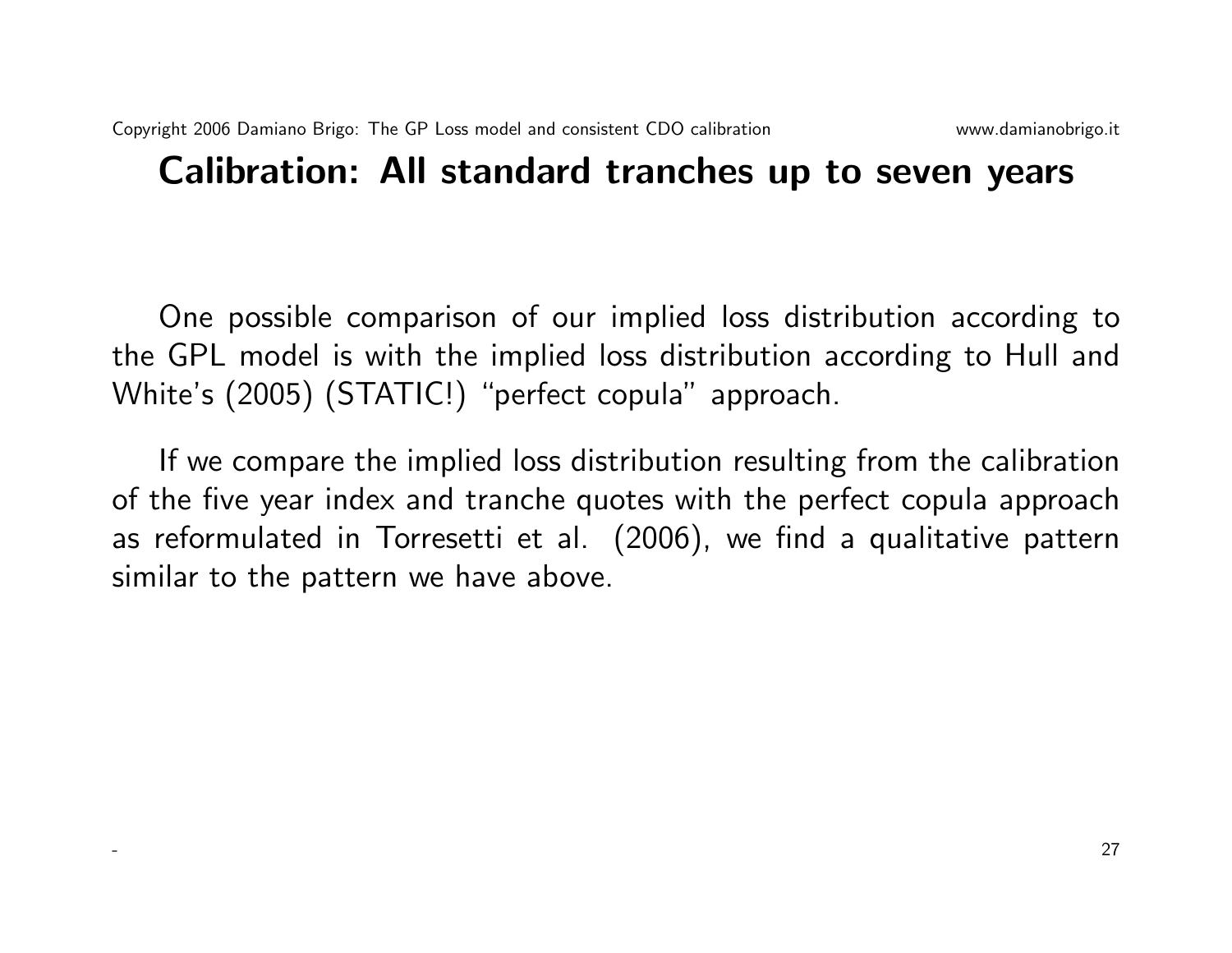Notice in particular the large portion of mass concentrated near the origin, the subsequent modes when moving along the loss distribution for increasing values, and the bumps in the far tail.

These features are common to both approaches. In our GPL models the bumps in the tails of the loss distributions, which seem to be necessary in order to be able to recover the market quotes, are obtained thanks to the multiple jumps components contributing to the loss distribution. In particular, the components with higher  $\alpha$ 's are giving rise to the little bumps in the far tail of the loss distribution and help with senior tranches.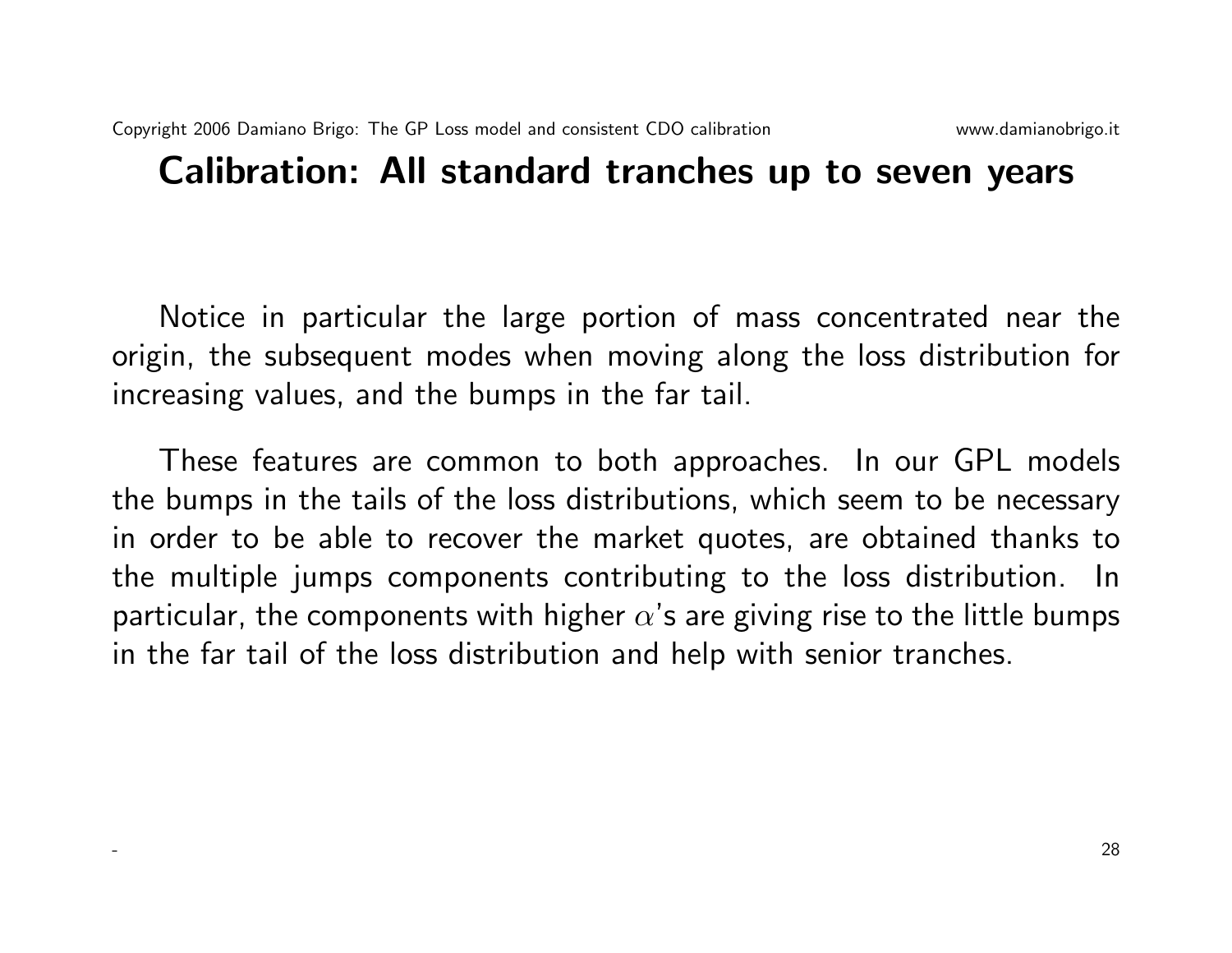#### Calibration: Tranchlets

The market quotes also non-standard tranches, which are quoted over the counter. An interesting case is given by the so called "tranchlets", namely DJi-TRAXX tranches with attachment and detachment points possibly smaller than 3%. On the first of march 2006 we obtain market quotes for a set of tranchlets with maturity of five and seven years (see earlier table).

We calibrate the market data with constant recovery rate of  $40\%$ . The calibration procedure selects five Poisson processes. The 18 market quotes used by the calibration procedure are recovered, but within an error that is occasionally larger than the bid-ask spread.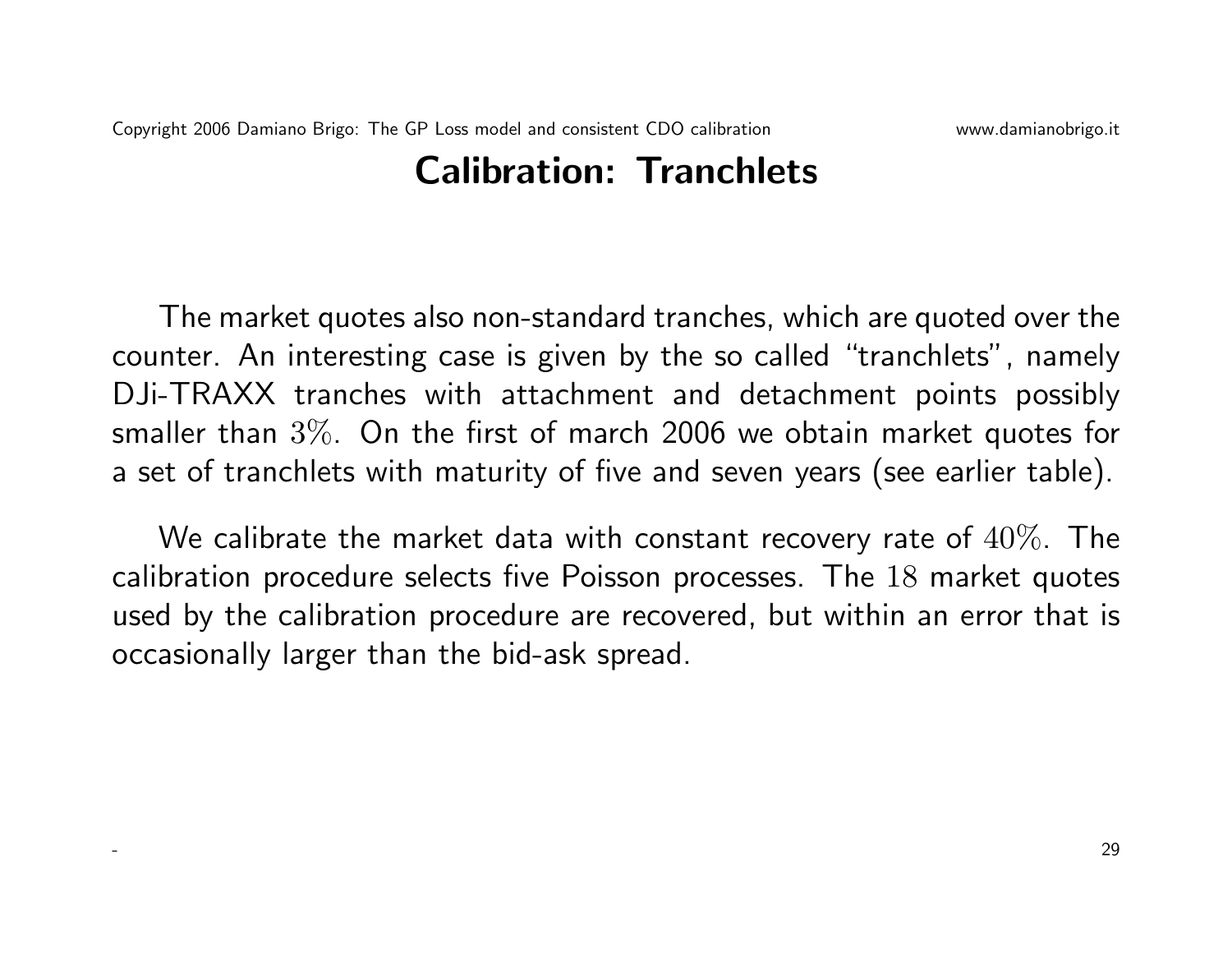Copyright 2006 Damiano Brigo: The GP Loss model and consistent CDO calibration www.damianobrigo.it

 $\Lambda(T)$ 

5y 7y

0.834 3.336

2 1.070 1.070

0.008 0.015

0.004 0.013

0.002 0.007

|                  | <b>Att-Det</b> | <b>Maturities</b> |        |                |
|------------------|----------------|-------------------|--------|----------------|
|                  |                | 5y                | 7y     |                |
| <b>Index</b>     |                | $-0.8$            | $-2.1$ | $\alpha$       |
| <b>Tranchlet</b> | $0 - 1$        | 1.1               | $-1.4$ |                |
|                  | $1 - 2$        | 1.7               | $-0.6$ | 1              |
|                  | $2 - 3$        | $-0.1$            | $-0.4$ | $\overline{2}$ |
| <b>Tranche</b>   | $0 - 3$        | 0.1               | 0.4    | 13             |
|                  | $3-6$          | $-1.9$            | 0.2    | 21             |
|                  | $6 - 9$        | 0.4               | 0.6    | 104            |
|                  | $9 - 12$       | 2.8               | 0.9    |                |
|                  | 12-22          | $-0.4$            | $-1.5$ |                |

# Calibration: Tranchlets

Table 1: Left side: calibration error with respect to the bid-ask spread for tranches quoted by the market. Right side: cumulated intensities of the basic GPL model. Each row corresponds to a different Poisson component with jump amplitude  $\alpha$ . Recovery rate is  $40\%$ .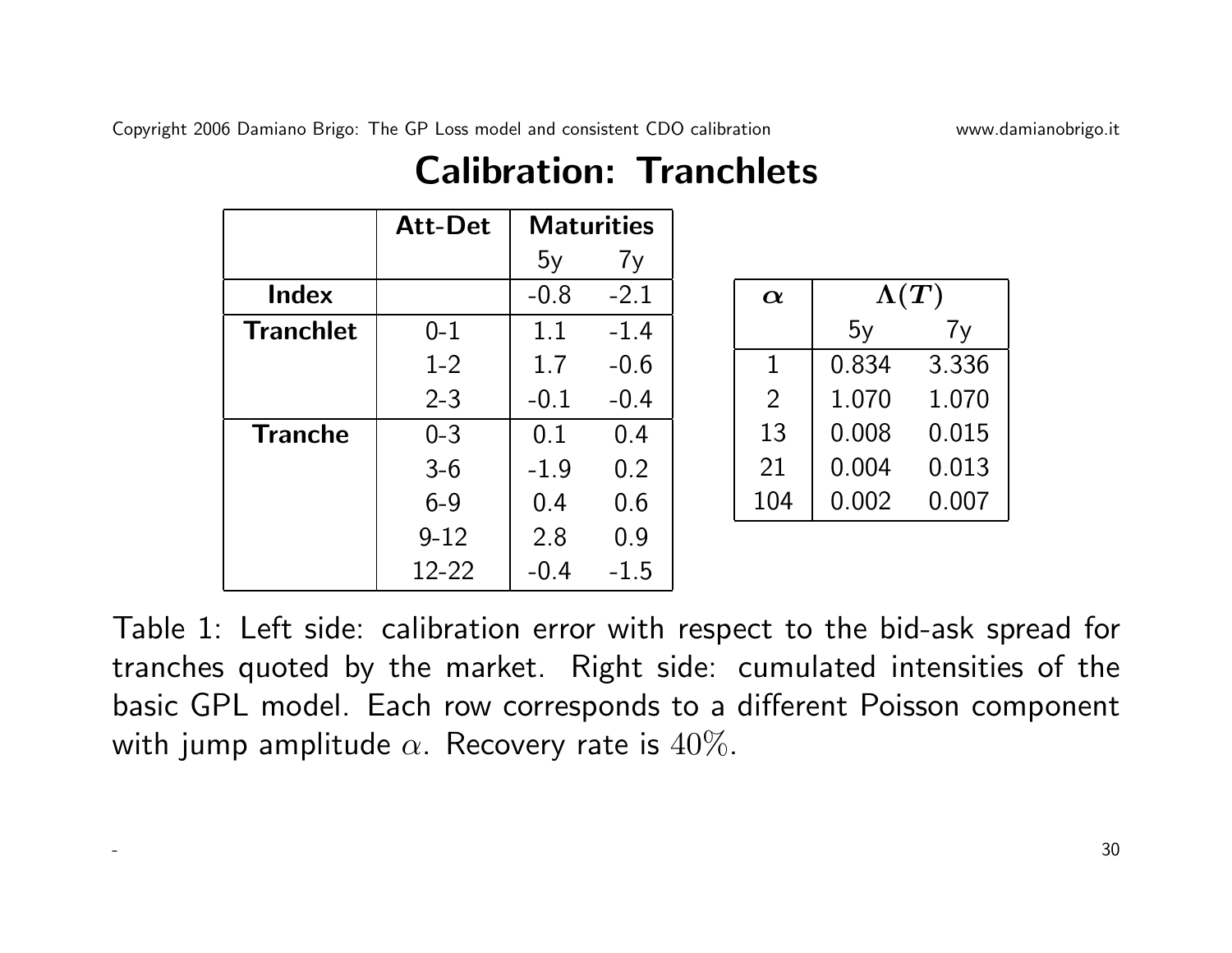### Pricing and Further research

Pricing products based on the loss distribution such as tranche options, forward start tranches etc with the calibrated model is simple, given knowledge of the marginal and transition distributions for the constituent Poisson processes.

Indeed, if we have a payoff or additive portion of a payoff depending on the loss at one maturity, we simply sample one-shot the independent Poissons  $N_i$  at maturity, add them up using the related multiplicity coefficients  $\alpha$ , plug the resulting loss in the payoff portion and average over scenarios.

This is maintained also under random (Gamma or scenario) intensities. Alternatively, we may decide to use the inverse Fourier transform of the known characteristic function of the terminal distribution to obtain the loss density and then integrate numerically the payoff against this density.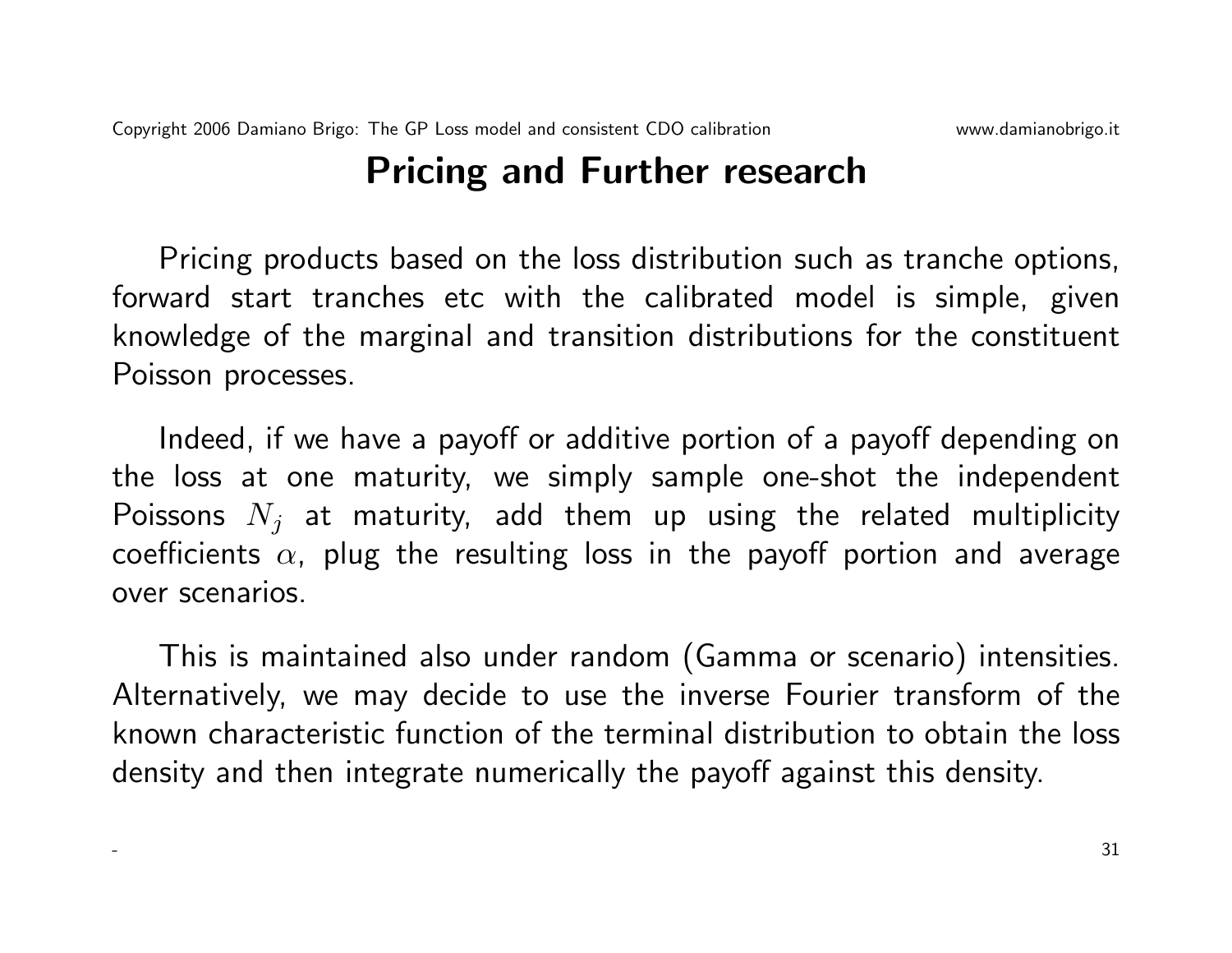# Pricing and Further research

If a payoff is path dependent on the loss we still may simulate the independent increments of the independent constituent Poisson processes  $N_i$  among the relevant instants.

Given independence this can be realized by sampling known independent Poisson laws. Once this has been done, we obtain the constituent processes at every relevant time by adding up their increments, and then we obtain the loss at any time by simply adding the constituent processes times their multiplicity coefficients  $\alpha$ .

Then we plug each temporal path of the loss distribution in the payoff and average over scenarios. This procedure is substantially maintained also under possible random (Gamma or scenario) intensities. Simulation is thus easy and based on the ability to sample from a Poisson law.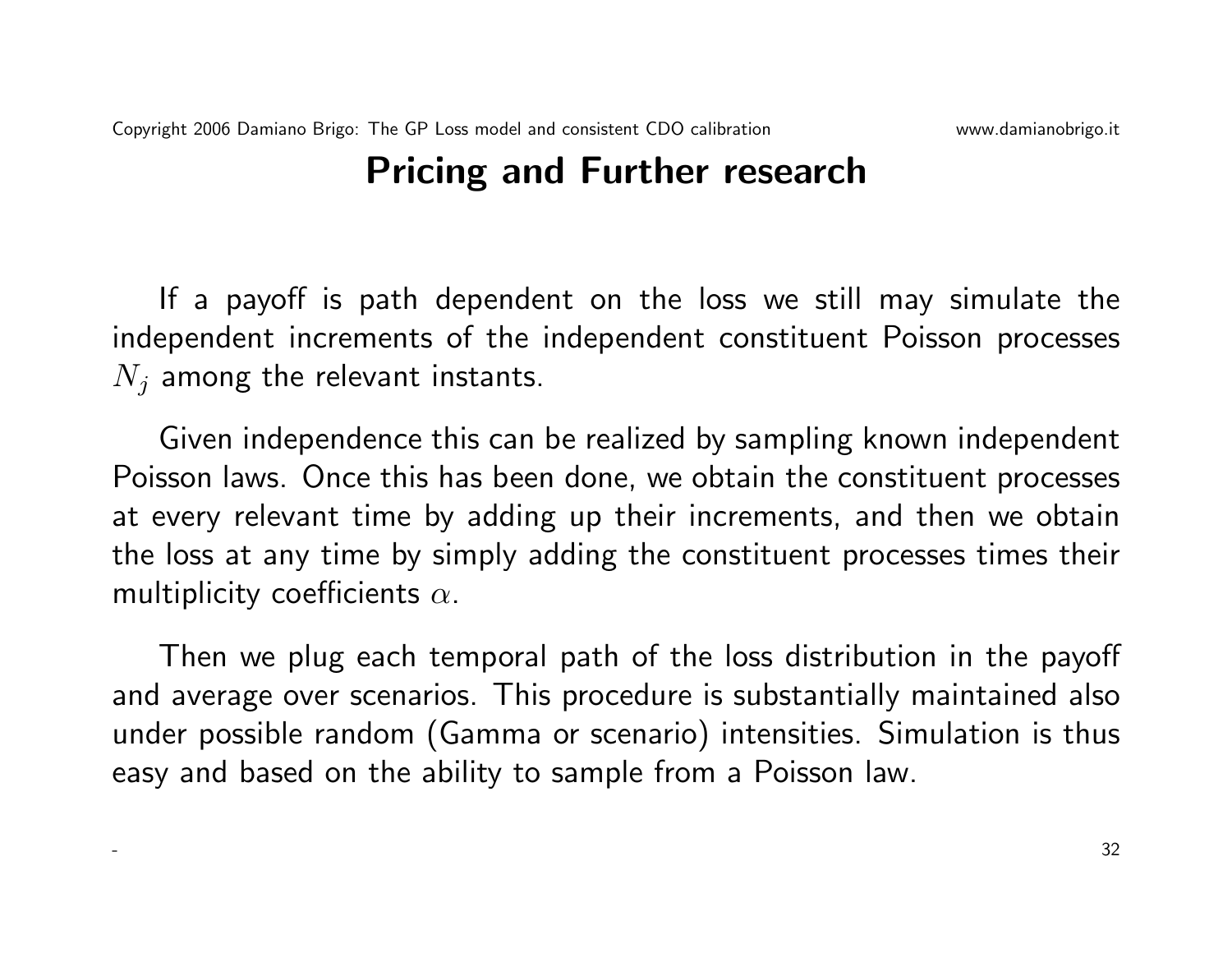## Pricing and Further research

Further research concerns the possible improvement of the calibration when considering the extended versions of the model.

Also, we plan to analyze the pricing and sensitivities of correlation products with the calibrated model.

A more articulated recovery dynamics and the implications on loss and default counting process intensities are under investigation.

The future loss distribution coming from the calibration is to be analyzed

Finally, for products such as CDO squared, we plan to investigate random thinning as a viable technique to "zoom" on single name defaults.

Alternatively, Elouerkhaoui (2006) finds that a model similar to ours is consistent with a bottom up model with Marshall Olkin copula across single names. This also could be use to zoom on single defaults.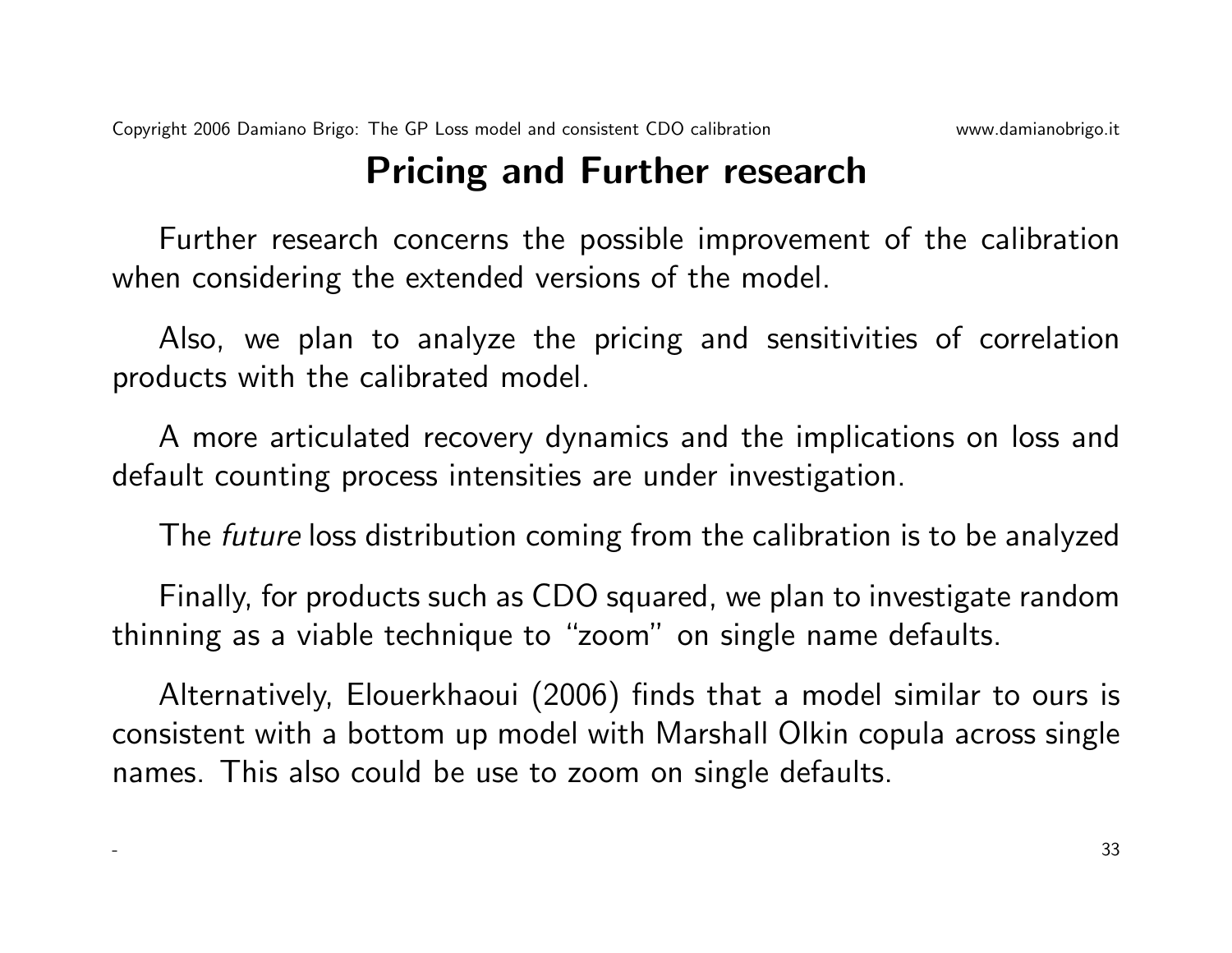#### Loss Models:

Bennani, N. (2005). The forward loss model: a dynamic term structure approach for the pricing of portfolio credit derivatives. Working paper available at http://defaultrisk.com/pp\_crdrv\_95.htm

Schönbucher, P. (2005). Portfolio losses and the term structure of loss transition rates: a new methodology for the pricing of portfolio credit derivatives. http://defaultrisk.com/pp\_model\_74.htm

Di Graziano, G., and Rogers, C. (2005), A new approach to the modeling and pricing of correlation credit derivatives. Working paper available at

www.statslab.cam.ac.uk/ chris/papers/cdo18.pdf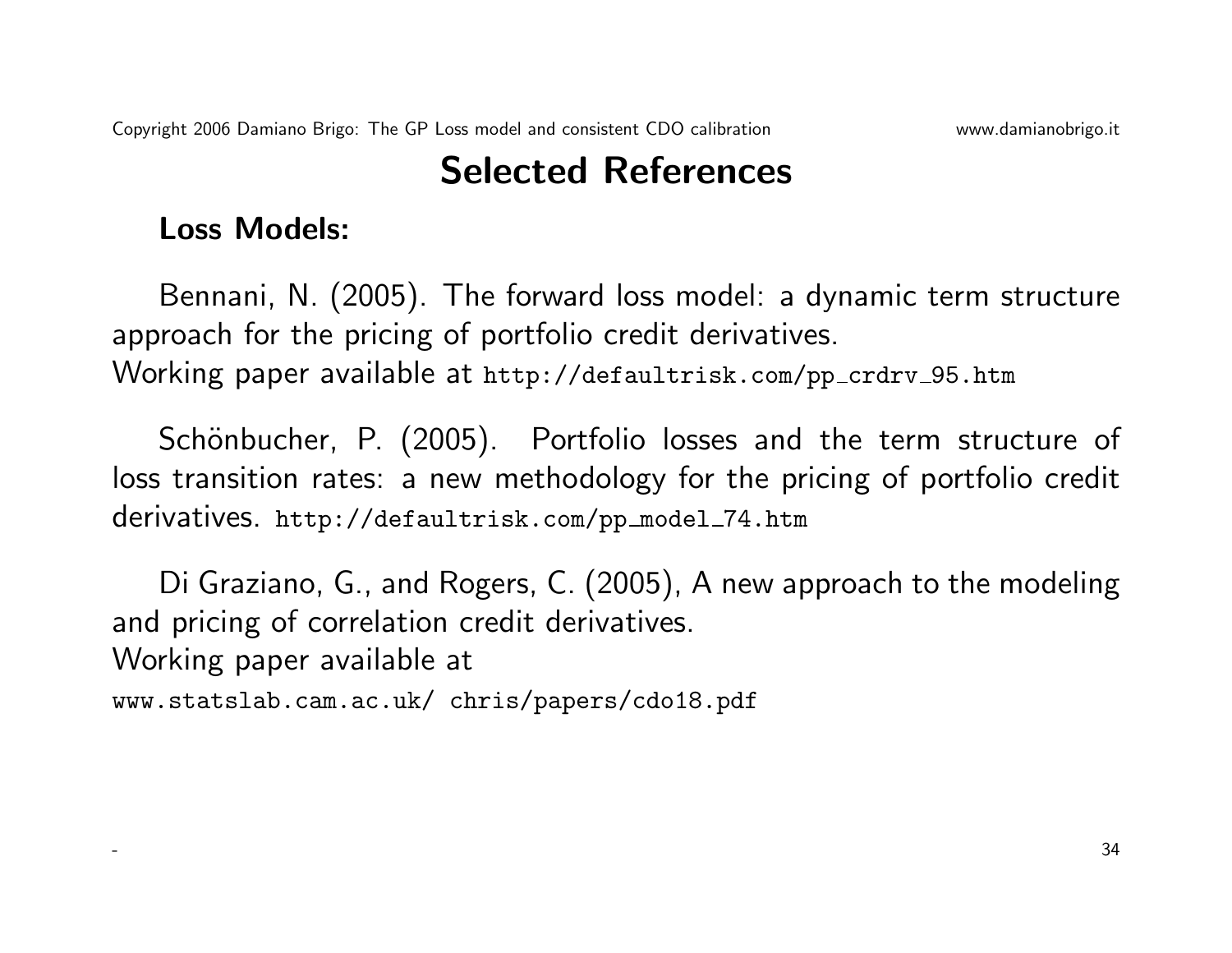#### Loss Models:

Sidenius, J., Piterbarg, V., Andersen, L. (2005). A new framework for dynamic credit portfolio loss modeling. http://defaultrisk.com/pp\_model\_83.htm

Brigo, D., Pallavicini, A., and Torresetti, R. (2006). Calibration of CDO Tranches with the dynamical Generalized-Poisson Loss model. Working paper available at SSRN.com http://ssrn.com/abstract=900549

Elouerkhaoui, Y. (2006). Pricing and Hedging in a Dynamic Credit Model, Citigroup Working paper, Presented at the conference "Credit Correlation: Life After Copulas", London, Sept 29, 2006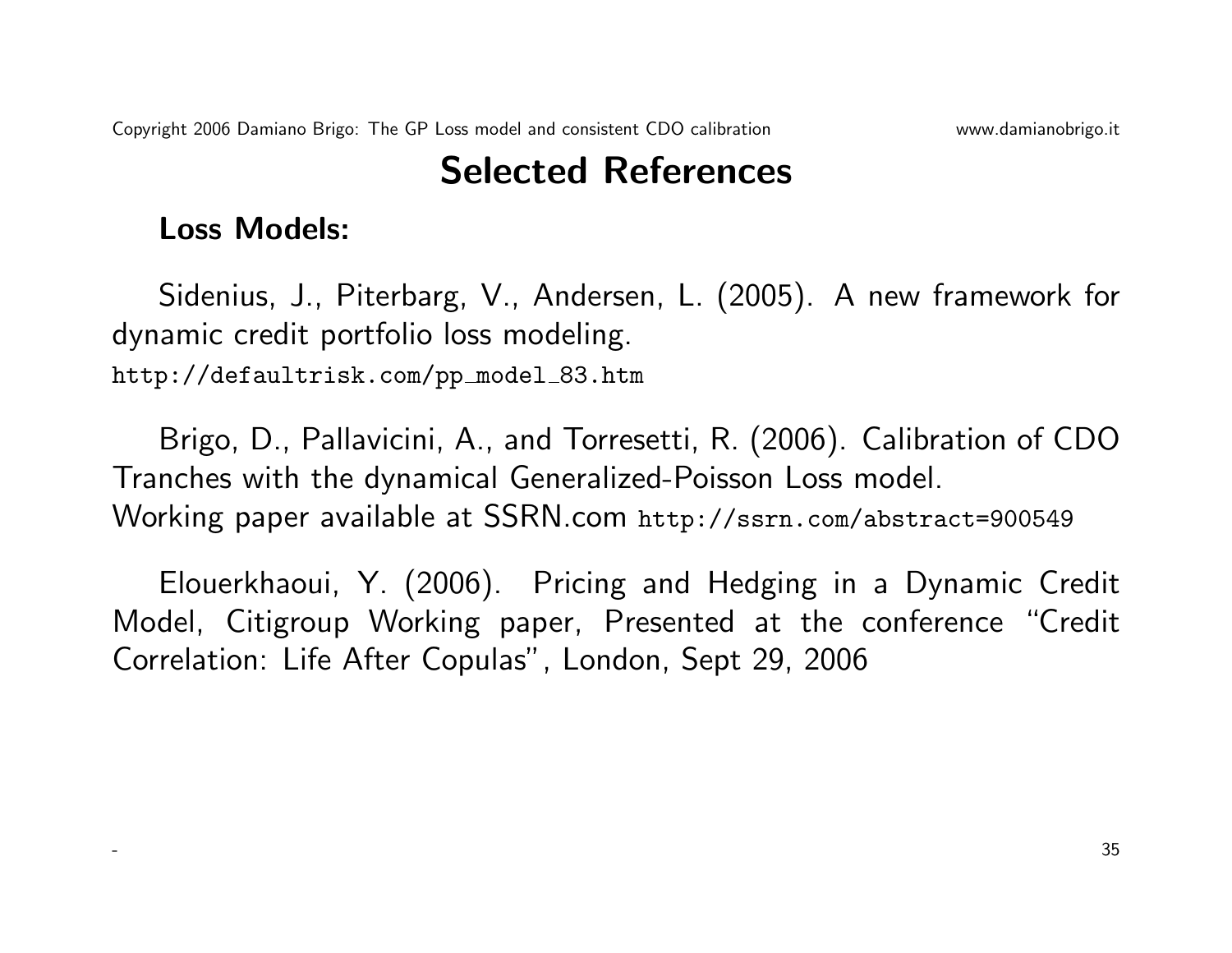#### The Top Down approach

Giesecke, K., and Goldberg, L. (2005). A top down approach to multi-name credit, working paper.

Errais, E., Giesecke, K., and Goldberg, L. (2006). Pricing credit from the top down with affine point processes. Working paper, available at http://www.stanford.edu/dept/MSandE/people/faculty/giesecke/indexes.pdf

#### Implied Loss distribution for a single maturity

Hull, J., and White, A. (2005). The Perfect Copula. Working paper available at http://www.rotman.utoronto.ca/∼hull

Torresetti, R., Brigo, D., and Pallavicini, A. (2006). Risk Neutral versus Objective Loss Distribution and CDO Tranches Valuation. Working paper available at SSRN: http://ssrn.com/abstract=900784